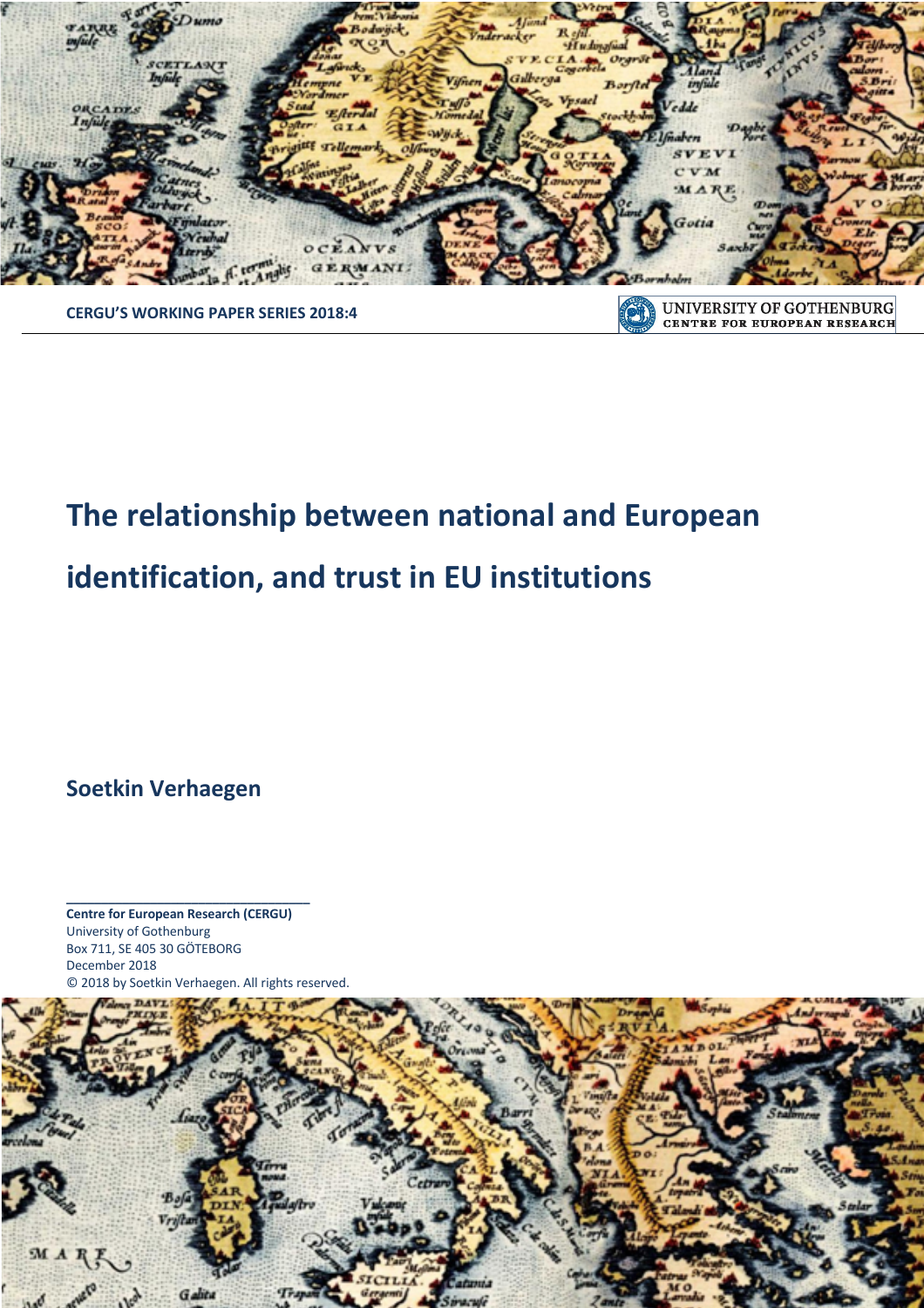### **The relationship between national and European identification, and trust in EU institutions**

Soetkin Verhaegen Department of Political Science, Stockholm University Soetkin.Verhaegen@statsvet.su.se

#### **Summary**

Trust in governance institutions is of crucial importance for the stability of democratic political regimes. Hence, explanations for decreases and fluctuations in trust in EU institutions have increasingly become the subject of academic and political discussion. Identification has been highlighted as an important explanation for variation in citizens' trust in EU institutions. Citizens with a stronger European identity are more likely to trust EU institutions because they do not just want to be governed competently; they also prefer that members of their own community provide this governance (Harteveld et al., 2013). Having a strong national identity, to the contrary, predicts lower levels of trust in the EU as this implies a gap between the community identified with and the governance level.

While these empirically observed antagonistic correlates with European and national identification match theoretical expectations and intuitions, this recurring observation provides a puzzle since we also observe that citizens most often identify as both national and European. Hence, the question is how a combined national and European identification relates to trust in EU institutions. To solve this puzzle, the IntUne Mass Survey 2009, which covers 16 EU member states, is used. It is shown that it is useful to distinguish between civic and cultural types of European and national identity to examine whether and to what extent trust in EU institutions is related to European and national identification. The analyses show that national and European identity coexist in varying constellations, yet most often respondents attribute the same meaning to national and European identification. The explanatory analyses show that the relationship between national and European identification and trust in EU institutions depends on the meaning one attributes to each group membership.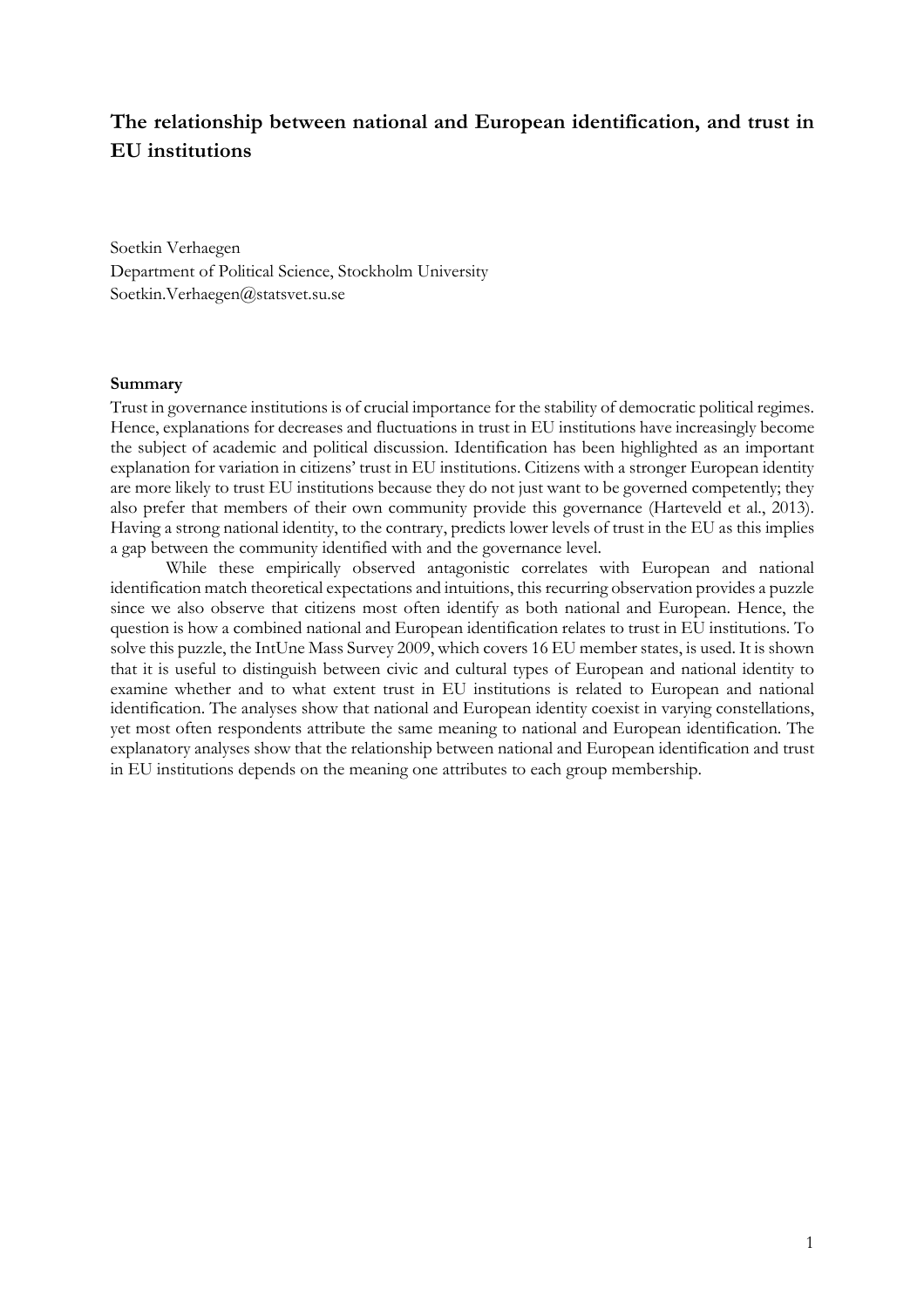Since the end of WWII and with a boost in the 1990s, governance has increasingly become situated beyond the national level (Zürn, 2018). Particularly in Europe, we witnessed a dual move of authority to the supranational (EU) level on the one hand, and the subnational level on the other (Hooghe & Marks, 2001). This movement of competences, especially to the EU level, is also increasingly contested (Grande & Hutter, 2016; Hobolt & Wratil, 2015). Concerns are raised about the risk that moving competences and decision-making to higher governance levels could decrease the democratic legitimacy of policies if citizens do not perceive the authority of the institutions at these governance levels as legitimate. Such concerns become especially apparent when decision-making at the higher level addresses matters of high electoral salience (Ehin, 2008; Føllesdal, 2006; Moravcsik, 2002). As such, concerns about the legitimacy of the EU, as perceived by EU citizens, have grown alongside the expansion of the EU's competences (Cerutti, 2008).

As a reaction to these trends, scholarly attention to public opinion about the EU and its impact on EU integration increased (Hobolt & Wratil, 2015; Marks & Hooghe, 2009). Empirically, trust in EU institutions has often been studied in order to better understand why some Europeans perceive EUlevel governance as more legitimate than others do (Harteveld et al., 2013; Wessels, 2009). Political trust expresses the belief – affective or rational – that one can rely on an institution because it operates according to one's normative expectations (Hetherington, 1998; Norris, 2011). As this closely links to the definition of perceived legitimacy as the "perception or assumption that the actions of an entity are desirable, proper, or appropriate within some socially constructed system of norms, values, beliefs, and definitions." (Suchman, 1995: 574), political trust is regularly used as a way to inquire individuals' perceptions of the legitimacy of a certain political institution or system of institutions.i The current contribution follows in this tradition.

Three main groups of explanations for variation in trust in EU institutions have been identified in the literature. Evidence is observed for both macro- and socio-economic explanations (Armingeon & Ceka, 2014; Ehrmann et al., 2013; Foster & Frieden, 2017; Harteveld et al., 2013; Kaltenthaler et al., 2010; Kumlin, 2009; Wessels, 2009), citizens are observed to use cues from the national level and extrapolate or compensate for their experiences with and attitudes about institutions on the national level, (Armingeon & Ceka, 2014; Arnold et al., 2012; Bücker & Kleiner, 2014; Carey & Burton, 2004; Harteveld et al., 2013; Kumlin, 2009; Obydenkova & Arpino, 2018; Wessels, 2009; Pannico, 2017), and both national and European identification are shown to explain trust in EU institutions (Foster & Frieden, 2017; Harteveld et al., 2013).

While the current study examines a broad range of explanations, its main contribution lays in the way in which it approaches the relationship between European and national identification, and citizens' trust in EU institutions. On the one hand, it has been observed that citizens with a stronger European identity are more likely to trust EU institutions because they do not only want to be governed competently; they also prefer that members of their own community provide this governance (Harteveld et al., 2013, p. 546). On the other hand, having a strong national identity predicts lower levels of trust in the EU as moving competences to the EU-level decreases the self-governance within the member state one identifies with, and as a result the likelihood that political institutions closely reflect one's normative expectations, values and beliefs.ii Yet, these opposing correlates with European and national identity regarding levels of trust in EU institutions provide a puzzle, since it is also observed that citizens most often combine both identifications (Bruter, 2005; Duchesne & Frognier, 2008; Risse, 2003; Westle & Buchheim, 2016). The guiding research question in this paper is therefore how this relationship between identification and trust in EU institutions can be understood, if we take into account that European and national identity coexist in citizens?

A first step to solving this puzzle is inquiring in which cases European identity and national identity are combined. Next, the paper will show how a combined national and European identification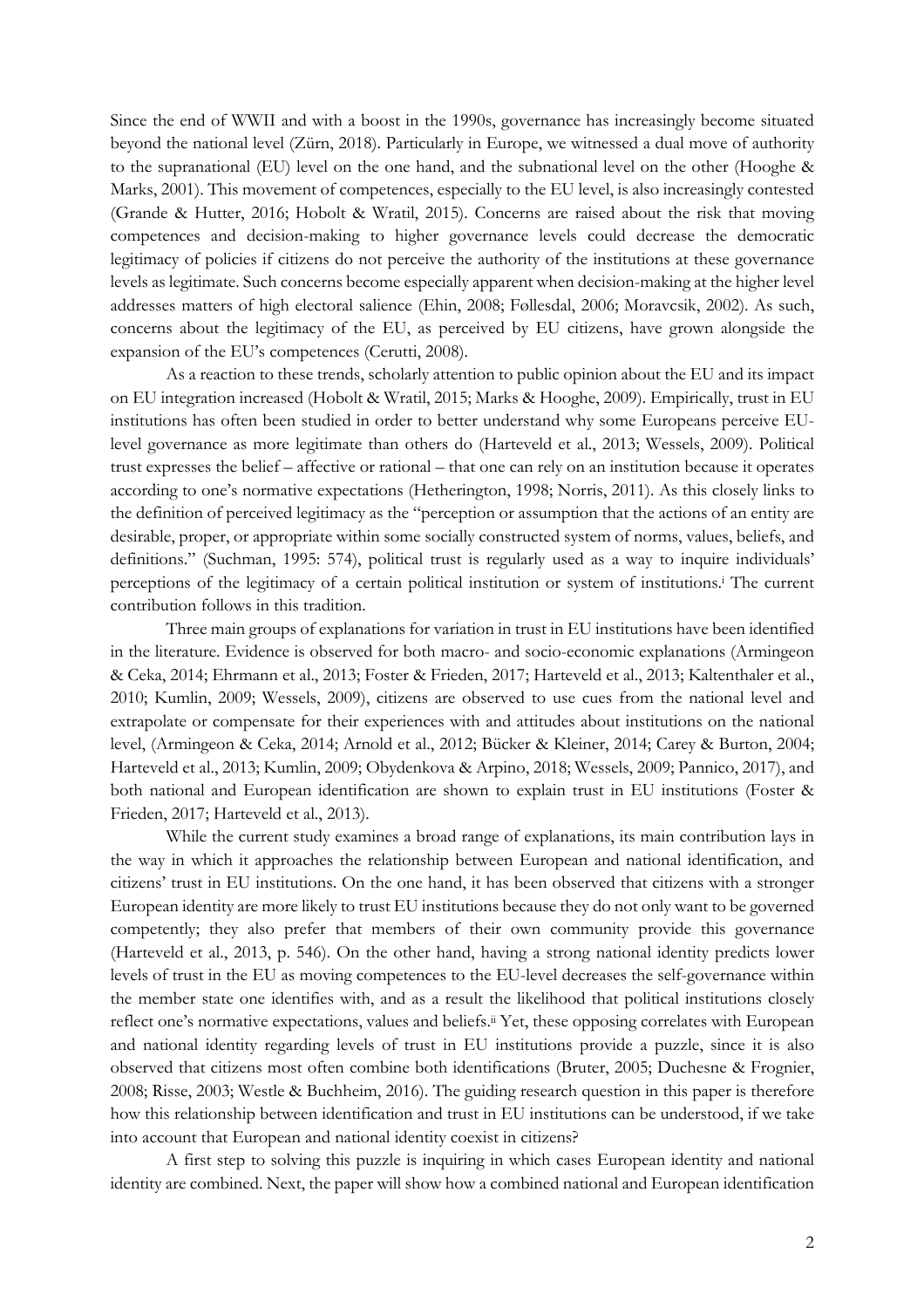is related to trust in EU institutions. First, to clarify the interplay between national and European identity, this paper integrates the meanings citizens attach to being part of their national (member state) community and the EU community into the analysis. Citizens (can) attribute civic and/or cultural meaning to being European and to being a national of one's country (Antonsich, 2012; Bruter, 2004; Kohn, 1944; Pichler, 2008). Identification with a community based on civic characteristics is more inclusive and has been expected to be less likely to clash with identification with other communities, than identification with a community based on common cultural traditions (Delanty, 2002; Habermas, 1992; 2011). Hence, the meaning citizens attach to the community they feel part of might explain why they have a solely national or European identity, or why they hold a dual identity. In contrast to these theoretical expectations, the analyses show that civic identification is not that more inclusive to other identifications and that cultural identification is not particularly exclusive. Rather, when respondents combine national and European identifications, they most often attribute the same meaning to both group memberships.

Second, the paper shows how the interplay between different types of European and national identification affects individuals' trust in EU institutions. It is observed that both civic and cultural European identification are significantly and positively related to trust in EU institutions. Respondents with a stronger cultural national identification tend to have less trust in EU institutions. Holding a civic national identity is not significantly related to trust in EU institutions. Specific combinations of national and European identification do not substantially moderate these relationships. Yet, the higher regression coefficients for civic and cultural European identification, compared to cultural national identification, suggest that European identity is a stronger driver of trust in EU institutions than national identity inhibits it.

With this focus, the paper aims to provide three contributions to the literature. First, the paper improves our understanding of the relationship between European identity and national identity by bringing in the meanings citizens attach to these identifications in a large N study in 16 EU member states. Second, the relationship between both European and national identity, and trust in EU institutions is empirically inquired. This scrutinizes the long-standing assumption that European identification is related to having more positive attitudes about the EU, while national identification relates to more negative attitudes. Third, the paper contributes to our understanding of variation between individuals' trust in EU institutions more broadly by including alternative explanations in the inquiry (rational utilitarian considerations and cueing from the national level).

To do so, the paper will first discuss the concept of European identity, its relationship to trust in EU institutions, and its interplay with national identity. Next, the relationship between national and European identity will be empirically investigated by integrating the cultural or civic meanings that the respondents of the IntUne Mass Survey 2009 (might) attach to being part of their national and EU community. Finally, the paper empirically explores the relationship between this interplay between European and national identity on the one hand, and trust in EU institutions on the other.

#### **Studying European identity**

Driven by the idea that European identity is an antecedent to citizens' attitudes about the EU and of key importance to the democratic legitimacy of the EU (Beetham and Lord, 1998; Habermas, 2011; Sigalas, 2010; Weiler, 1997), a vibrant field on the study of European identity developed (Checkel and Katzenstein, 2009; Risse, 2010). Roughly summarized by the words of Sigalas (2010), it is argued that "The introduction and extension of majoritarian democratic principles [to the EU level] presuppose a well-defined people who will recognize as legitimate the majority decisions. This is more likely to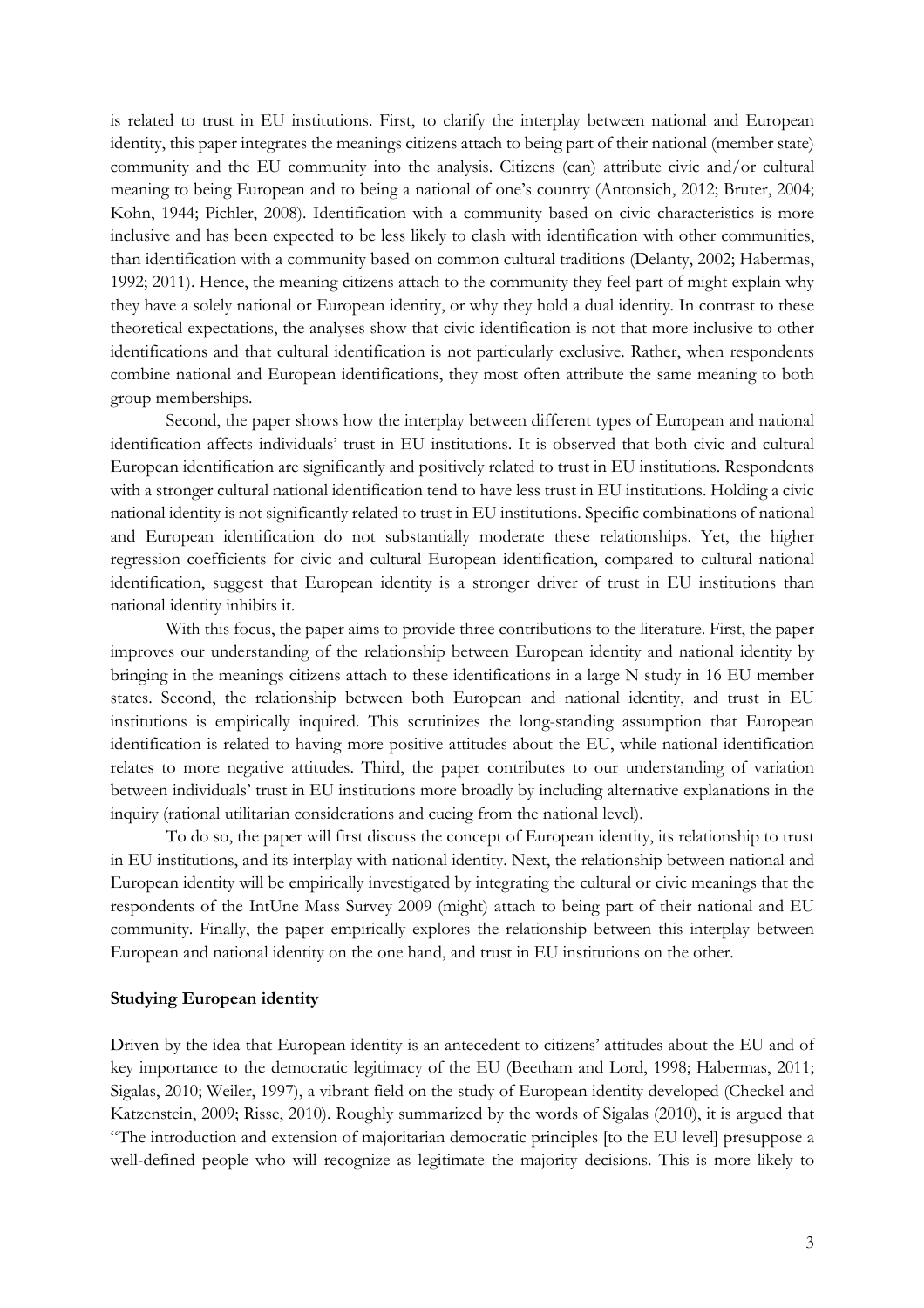happen if people perceive themselves as belonging to the same political collective" (p. 244). This feeling of belonging is captured by the concept 'European identity'.

European identity is that aspect of an individual's social identity that reflects a feeling of belonging to the EU community (Herrmann & Brewer, 2004; Risse, 2010). An individual who is a member of the group of EU citizens can be cognitively aware of this and attach positive emotional value to this group membership (Brewer, 2001; Tajfel, 1981). In that case, the individual has a European identity. This implies that for this individual, being a member of the group of EU citizens is perceived as part of one's self. More precisely, processes of self-stereotyping take place when one identifies as a member of a group. These processes stimulate the internalization of the norms, values, goals and beliefs of the social group one identifies with (Ashforth & Mael, 1989; Turner, 1982). This connection between the self and the group of EU citizens makes this group membership a point of reference to interpret the surrounding world, and to take a position in social relationships (Cinnirella, 1996; Tajfel, 1981).

Research on European identity can be divided into three subfields, respectively focussing on the development of European identity, its relationship with national identity, and the meanings citizens attribute to being European. The first group of studies showed how certain contexts, such as education or family, impact the development a European identity. For instance, it is shown that both cognitive and social learning opportunities about the EU are positively correlated to the strength of individuals' European identity (Bergbauer, 2017; Kuhn, 2012; Verhaegen et al., 2013), and there is empirical evidence for an intergenerational transmission process of European identity from parents to their children (Quintelier, Verhaegen & Hooghe, 2014). Additionally, studies have shown how the wider societal context in which individuals live influences the development of a European identity. For instance, adolescents who grow up in a more Eurosceptic climate tend to have a weaker European identity (if any), and citizens who are more likely to benefit from EU integration tend to have a stronger European identity (Fligstein 2008; Verhaegen et al., 2013; Verhaegen et al., 2014).

In the second strand in the literature, a guiding question has been whether national and European identity can coexist within an individual, or whether they should be seen as antagonistic (Duchesne & Frognier, 1995). Westle and Buchheim (2016) provide an excellent overview of the development of this literature. Summarized, the expectation of a clash between national and European identity was the dominant view until the late 1990s, and is still voiced in some more recent works. The view of a clash between European and national identity originates from the conceptualization of both European and national identity as aspects of individuals' social identity that reflect a feeling of belonging to a geographical political community. It is argued that even though social identity theorists have argued that various aspects such as gender identity, class identity, religious identity etc. are combined in individuals' identity (e.g. Sen, 2006), European and national identity cannot coexist because these identifications are two different forms within the same category (Westle & Buchheim, 2016). Assuming that one can identify with only one geographical political community, a zero-sum relationship between both identities is expected (Kaelberer, 2004; Norris, 2011; Risse, 2003). From this point of view, attention has been drawn to citizens' fear or anxiety of a loss of national identity due to EU integration (McLaren, 2002, 2004). This view among academics is in line with the view of the EU and European identity as a replacement of national identity and nationalistic aggression that could result from this (Westle & Buchheim, 2016).

More recently, national and European identity are usually seen as coexisting within individuals, as the result of empirical observations of a (statistically) positive relationship between national and European identity, and the incorporation of social psychological literature in the study of European identity (Calhoun, 1994; Citrin & Sides, 2004; Duchesne & Frognier, 1995; Risse, 2010). In most EU member states, the majority of citizens identify with both the EU and their country. This is observed in studies that used measures for national identity and European identity such as the so called 'Moreno'-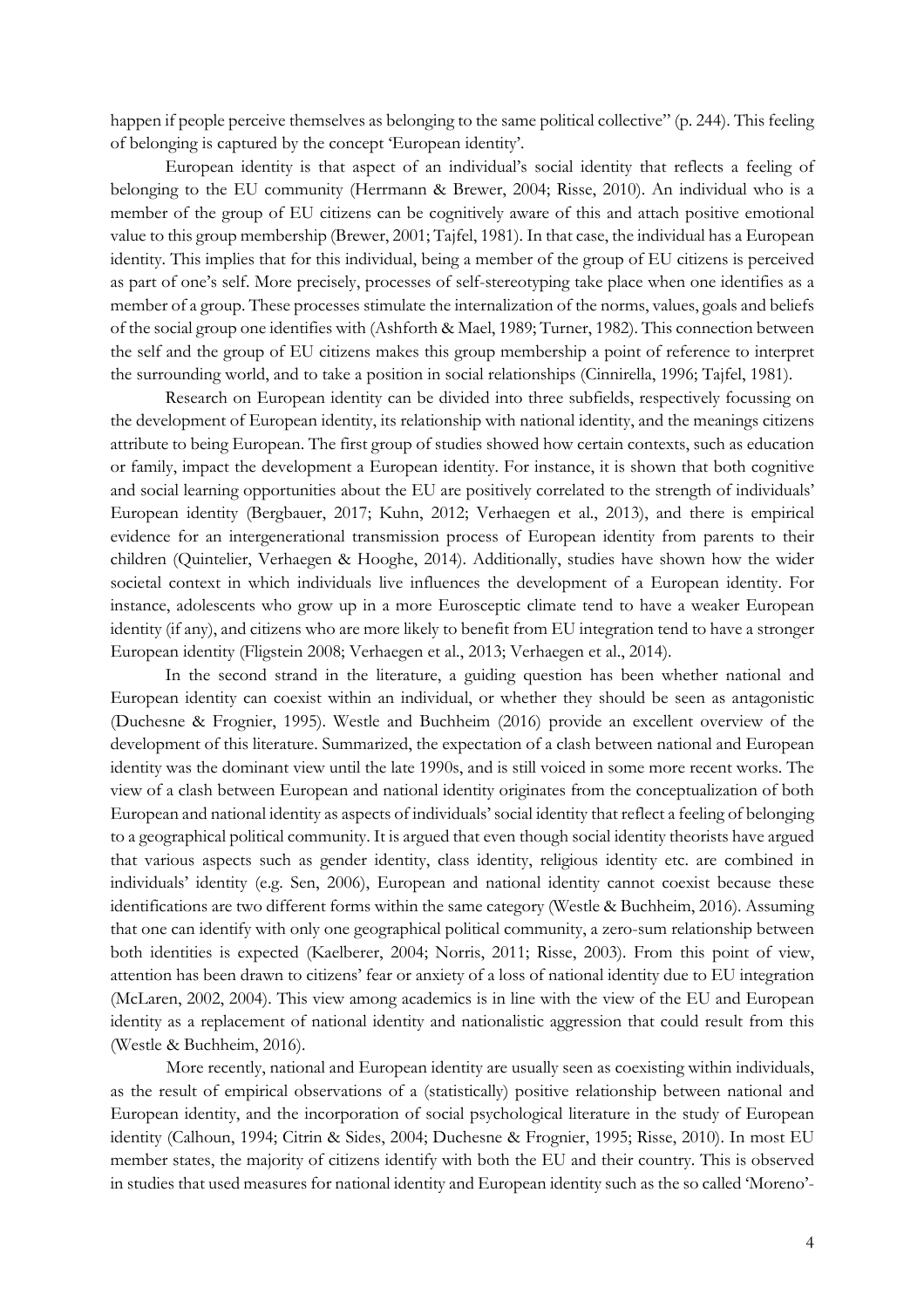question, which suggests a tension and hierarchy between these identities to respondents answering the question (e.g. Risse, 2003, and critiqued by Bruter, 2008), and in studies that use measures that do not prime such an tension to respondents (e.g. Bruter, 2005; Westle & Buccheim, 2016).

Yet, the mere fact that large shares of the European population combine European and national identifications, is not the full story. The question remains why some people develop dual identities, while others only have a national identity, only a European identity or do not identify with either of those. Westle and Buchheim (2016) answered this question by identifying a number of characteristics, attitudes and experiences that are shared by citizens that have a dual (national and European) identity, and which distinguish them from those citizens who do not have a dual identity. They observed that Europeans are more likely to have a dual identity than to have a solely national identity when they are more politically sophisticated, have travelled more within the EU, when they view EU membership as beneficial to them and their country, and when they live in a newer EU member state. Similarly, respondents are more likely to have a solely European identity, compared to a dual identity when they have more travel experience within the EU, view EU membership as beneficial and live in an older member state. Interestingly, these correlates strongly overlap with the correlates of the strength of citizens' European identity, independent of the strength of one's national identity (e.g. Fligstein, 2008). The current paper will further answer this question why some people have a dual national and European identity by looking at *how* European and national identity are combined, rather than *who* combines those identifications.

This inquiry will build on the third strand in the literature on European identity, which asks what meanings citizens (could) attribute to being part of the EU community. The term 'meaning' refers to the content attributed to being part of a social group (Huddy, 2001). Because of self-typicality and self-stereotyping, group members perceive that the characteristics they attribute to the group are also characteristics of their own, and they perceive a common fate (Ashforth & Mael, 1989; Tanti et al., 2011; Turner, 1982). This is the result of the internalization of the norms, values, goals and beliefs of the social group one identifies with. The meaning attributed to a group membership has been shown to be consequential for individuals' actions and attitudes towards the group. For instance, when one perceives a common project with shared social, economic and political goals to strive for and achieve in the future as characterising the group of Europeans, one is more cooperative towards other Europeans than when this group membership is centred around having a common heritage (La Barbera, Ferrara & Boza, 2014).

Both qualitative and quantitative, inductive and deductive studies have shown that citizens tend to attribute 'civic' and 'cultural' meanings to being part of the EU community (Delanty, 2002; Fligstein, Polyakova, & Sandholtz, 2012; Guglielmi & Vezzoni, 2016; Shore, 2004). The prevalence of these meanings has been observed in all EU member states (Antonisch, 2012; Bruter, 2004; Huyst, 2008; Pichler, 2008). Civic European identity is defined as the degree to which individuals feel part of a political community in which members share rights and duties (Bruter, 2004). Cultural European identity reflects the perception of a shared cultural heritage, shared beliefs, norms and traditions (Bruter, 2003; Wintle, 1996). These categories resemble those of ethnic versus civic identity in the literature on nationalism (Kohn, 1944). Hence, citizens are observed to attribute similar types of meanings to both identifications.

Interest in the meanings attributed to European identity is usually driven by the observation that different types of European identity can be triggered by different cues, and that they cause different attitudes and behaviours in specific situations (Huddy, 2001). For instance, civic and cultural European identities are observed to be influenced by different types of media content (Bruter, 2009). The current study, however, looks at how the meanings individuals attribute to being European or a member of their national community are related to the way in which national and European identity are combined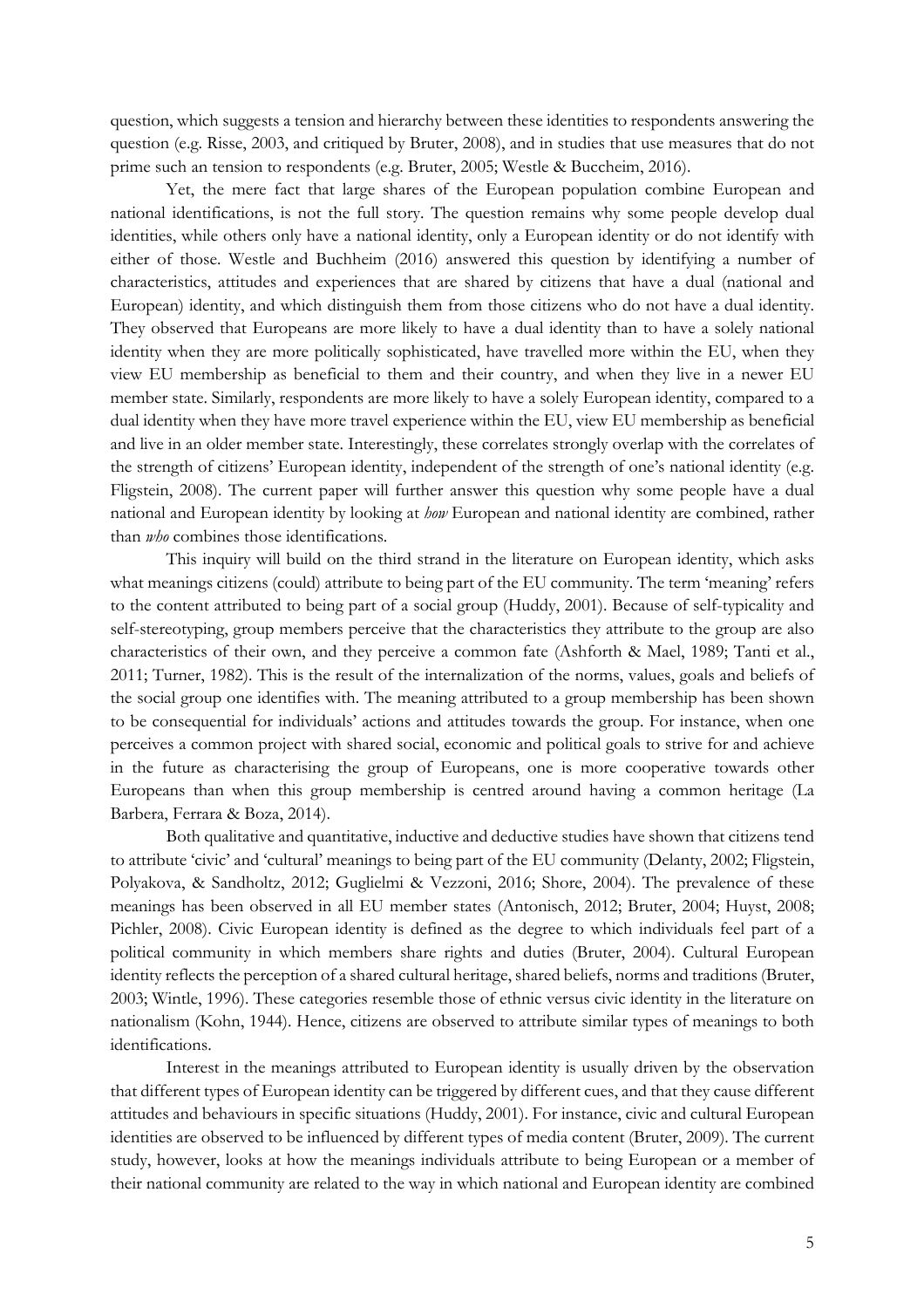in individuals, and how this combination translates into varying levels of trust in EU institutions. This paper thus contributes to both the second and the third strands in the literature on European identity.

#### **Combining European and national identity**

Specific expectations about more and less likely combinations of civic and cultural, national and European identity can be derived from the normative and theoretical literature on European identity. At the centre of the normative debate is whether the emergence of cultural European identity, or rather a civic European identity is more desirable (Cerutti, 2008; Delanty, 2002; Habermas, 1992; 2011; Smith, 1992). Underlying these opposing views, however, is the shared expectation that a civic European identity is more likely to arise than a cultural one. On the one hand, the emergence of a cultural European identity is seen as less likely as it is not only hard to find a common history, culture or traditions that are shared by citizens in all EU member states, it is also hard to sustain in a community that regularly changes its geographical scope. The EU's past expansions and soon shrinking with Brexit, increases the difficulty to find common characteristics that are sufficiently specific to delineate the 'European culture' and at the same time adapt to changing constellations. This tension that a European identity needs to be "both distinctive and inclusive, differentiating yet assimilative" (Smith, 1992, p. 76) is argued to make it impossible to define a cultural European identity.

On the other hand, civic European identity has been brought forward as a solution to these problems, as it is based on the commitment between free and equal citizens to act according to the shared rules that structure a community (Habermas, 1992; 2011). It can be acquired by whoever makes this commitment. In this way, a civic European identity is much more inclusive and open to newcomers than a cultural European identity. Indeed, empirical accounts have observed the occurrence of both civic and cultural types of identification with the EU, and attaching civic meaning to being European seems to be more widespread (Antonisch, 2012; Bruter, 2003; 2004; Huyst, 2008; Jiménez et al., 2004; Pichler, 2008). Yet, a systematic study of how these types of European identification are combined with similar types of national identification is currently missing.

Further building on these logics and integrating work on national identification, it is expected for the combination of national and European identity that *individuals who identify with a cultural national community are less likely to also have a civic or cultural European identity (H1a)*. Similar descriptions have been made about cultural (often referred to as 'ethnic') national identity as for its European counterpart (Brubaker, 1997; Kohn, 1944). A cultural national identity is seen as rather exclusive as it is built around shared traditions, religion and is even defined in ethnic terms such as descent. It is a demarcation between the national community and others based on criteria to enter the community that are hard to fulfil for many outsiders. As identifying as European (either culturally or civically) means including those outsiders into one's sense of self, this would contradict such a perception of one's national community. The more inclusive characteristics of civic identification (both national and European), in contrast, lead to the expectation that *individuals with a solely civic national identity are more likely to identify with the EU as well (attributing civic and/or cultural meaning to it), compared to individuals with a solely cultural national identity (H1b). The same is expected for individuals with a solely civic European identity. They expected to be more likely to also have a (civic and/or cultural) national identity, than individuals with a solely cultural European identity (H1c)* (Jiménez et al., 2004). Specifically, as a civic identification reflects a link to a political community, the coexistence of identification with multiple such communities is expected just as different jurisdictions coexist in a system of multilevel governance.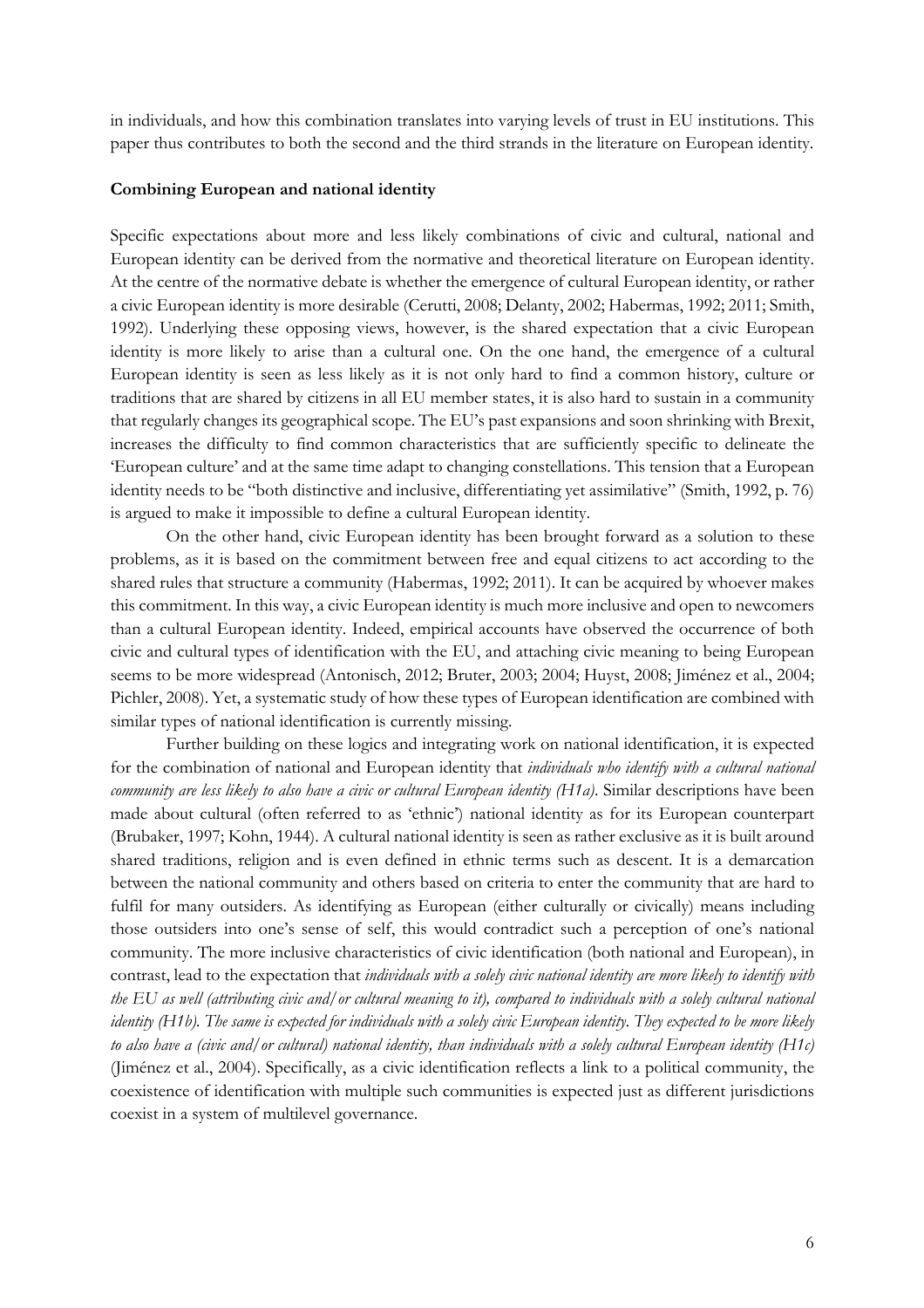#### **The interplay between European and national identity, and trust in EU institutions**

After describing how individuals tend to (not) combine civic and cultural, European and national identity, this paper will investigate the relationship between these identifications and trust in EU institutions. Previous empirical work typically studied how the absence or presence of national and European identity is related to trust in EU institutions (Ehin, 2008; Foster & Frieden, 2017). Identifying with the EU is observed to be positively related to trust in EU institutions, while the opposite is observed for national identification. These observations correspond to the expectation that congruence between the political geographical community one identifies with and the level at which governance is placed, strengthen trust in institutions governing this community (Berg & Hjerm, 2010).

The underlying reasoning is that democratic institutions are to represent the community they govern by representing their general will, to act according to shared norms and values, and to deliver policy that respects the general interests of this people (Lipset, 1983; Newton & van Deth, 2010). Individuals' level of trust in institutions indicates to what extent an individual perceives this to be the case, as political trust expresses the belief – affective or rational – that one can rely on an institution because it operates according to one's normative expectations (Hetherington, 1998; Miller, 1974; Norris, 2011). In the case of the EU, this implies representing the general will, to act according to shared norms and values, and to deliver policy that respects the general interests of the 'European (EU) people'. When individuals identify as part of this EU community or European people, they are expected to feel represented and perceive that the institutions operate in accordance to their own norms and expectations, as identification with the EU implies perceiving shared norms, values, goals and beliefs with other EU citizens (Ashforth & Mael, 1989; Beetham & Lord, 1998; Turner, 1982; Westle & Buccheim, 2016). Hence, individuals with a stronger European identity are more likely to have more trust in EU institutions. Put differently, when one identifies as part of an EU community, EU-level governance implies a feeling of self-governance (Cerutti, 2008; Harteveld et al., 2013).

In contrast, individuals who do not share this feeling and have a strong identification with their country instead, are expected to have less trust in these EU institutions (Foster & Frieden, 2017; Harteveld et al., 2013). They are expected to perceive EU-level governance at least partially as being ruled by outsiders, as not only the will and norms of their member state, but those of the whole EU are to be represented by EU institutions. Rather, national institutions are expected to be seen as a more reliable representation of the will, norms and interests of the national community.

The largest share of the literature on identity and trust in EU institutions referred to above, however, can be further developed in three ways. First, both implicitly and explicitly, this research often assumes European and national identification to be in an antagonistic relationship when theorizing and testing an opposite relationship between national identity and trust in EU institutions, compared to European identity and trust in EU institutions (Ehin, 2008). Second, most studies (but Harteveld et al., 2013 is an exception) build on conceptualizations of identification that allow for gradations in strength of identifications, yet empirically study how the mere absence or presence of national and European identity is related to trust in EU institutions. Third, even if identification in relation to trust in EU institutions is sometimes studied as varying in strength, it has neither been studied as varying in meaning, nor in specific combinations between national and European identification.

The literature review on the relationship between national and European identity demonstrated that citizens often combine national and European identification (Westle & Buchheim, 2016). Both identities are expected to coexist in different constellations, depending on the meaning one attributes to each social group (Risse, 2010). The current paper therefore studies how this combination of identifications relates to individuals' trust in EU institutions by relying on the distinction between civic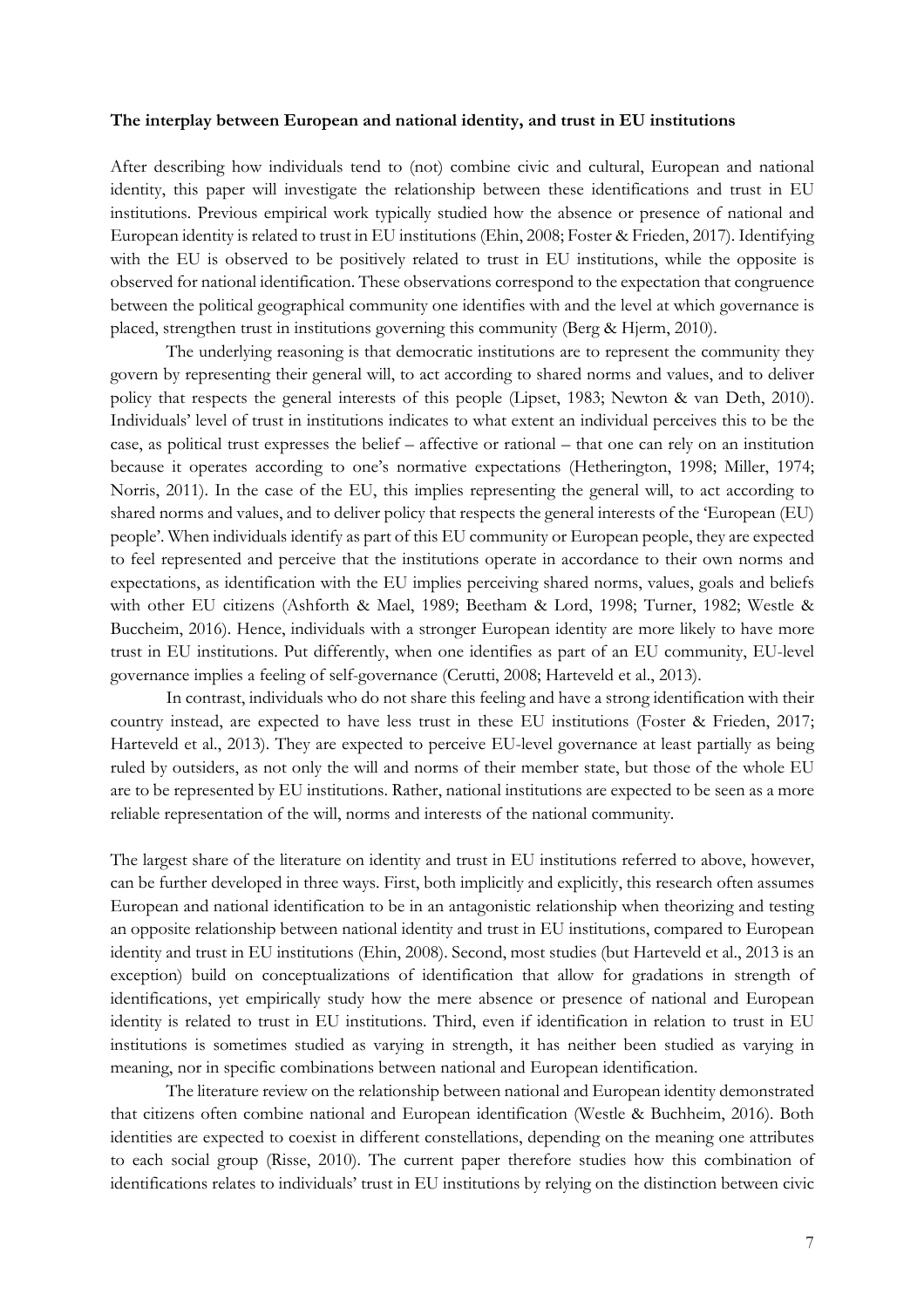and cultural forms of identification (Antonsich, 2012; Bruter, 2004). Building on the idea of congruence between the community identified with and the level at which governance is organized, it is indeed expected that any type of European identification will be positively related to trust in EU institutions, and that stronger national identifications would be related to lower levels of trust in EU institutions. Yet, the goal is to further inquire whether these relationships differ when specifying between civic and cultural types of identification.

Firstly, for both civic and cultural European identity, there are particular reasons to expect a relationship with trust in EU institutions. Berg and Hjerm (2010) studied this relationship on the national level in 18 European countries, and McLaren (2015) in the UK. They showed that citizens who attribute civic meaning to being part of their national community are more likely to trust their national political institutions, whereas they observe the opposite for citizens who attribute ethnic meaning to it. The authors interpret this result as supporting the idea that, while an ethnic or cultural identity reflects a thicker meaning attributed to membership of a national community, the meaning reflected in a civic national identity reflects adherence to procedures, rights, duties and agreements, which brings it closer to political institutions and their legitimacy and trustworthiness. Cultural identification rather contains characteristics that link citizens to their fellow citizens within a community (Lenard & Miller, 2018). It is argued that "the cultural or ethnic part of the national identity can be weak, but there can still be enough commonness to support functioning, legitimate institutions." (Berg & Hjerm, 2010, p; 394). These observations link back to how the potential role of civic patriotism in the EU in the work of Habermas (1992; 2011) can be understood. Citizens with a civic European identity are expected to accept the institutional framework and the competences of the EU institutions and feel represented by these institutions because they are legal members of the EU community. Based on these theoretical and empirical accounts, it is expected that *individuals with a stronger civic European identity tend to have higher levels of trust in EU institutions (H2a)*.

Others have argued that a thicker cultural bond between members of a community will result in a stronger commitment to the political institutions governing this shared community than a civic bond. Smith (1995), for instance, argues that identification with a community sharing cultural traditions is required to evoke emotions that result in political loyalty and a belief in the right to territorial selfdetermination. Others argue that a combination of civic and cultural European identity is the basis for civic participation in the EU (Cerutti, 2008). While civic European identity is pivotal for citizens' views on the importance of EU institutions, these institutions also need to make decisions that correspond to the deep-seated values, principles and overall goals the members of the EU community believe in. As these values, principles and goals are often inspired by the sense of a shared history and cultural beliefs, institutions need to embody this shared history and speak through shared and understood symbols. Linking to the definition of institutional trust used in this paper, the cultural aspect is seen as especially important for shaping citizens´ normative expectations about the EU. From this perspective follows the expectation that *individuals with a stronger cultural European identity tend to have higher levels of trust in EU institutions (H2b).*

Secondly, the more exclusionary character of cultural identity described above, suggests that *the negative relationship between national identification and trust in EU institutions will be particularly strong when this national identity is linked to shared cultural traditions (H3)* (Foster & Frieden, 2017; Harteveld et al., 2013; Smith, 1995). As the civic characterization of a community is seen as more inclusive, it is expected that it is less likely that political institutions that govern and represent one´s national community, but also other member states, is perceived as at odds with one´s normative expectations about the functioning of governance.

Finally, this paper will explore how specific combinations of civic and cultural, national and European identifications relate to Europeans´ trust in EU institutions. It will be explored whether and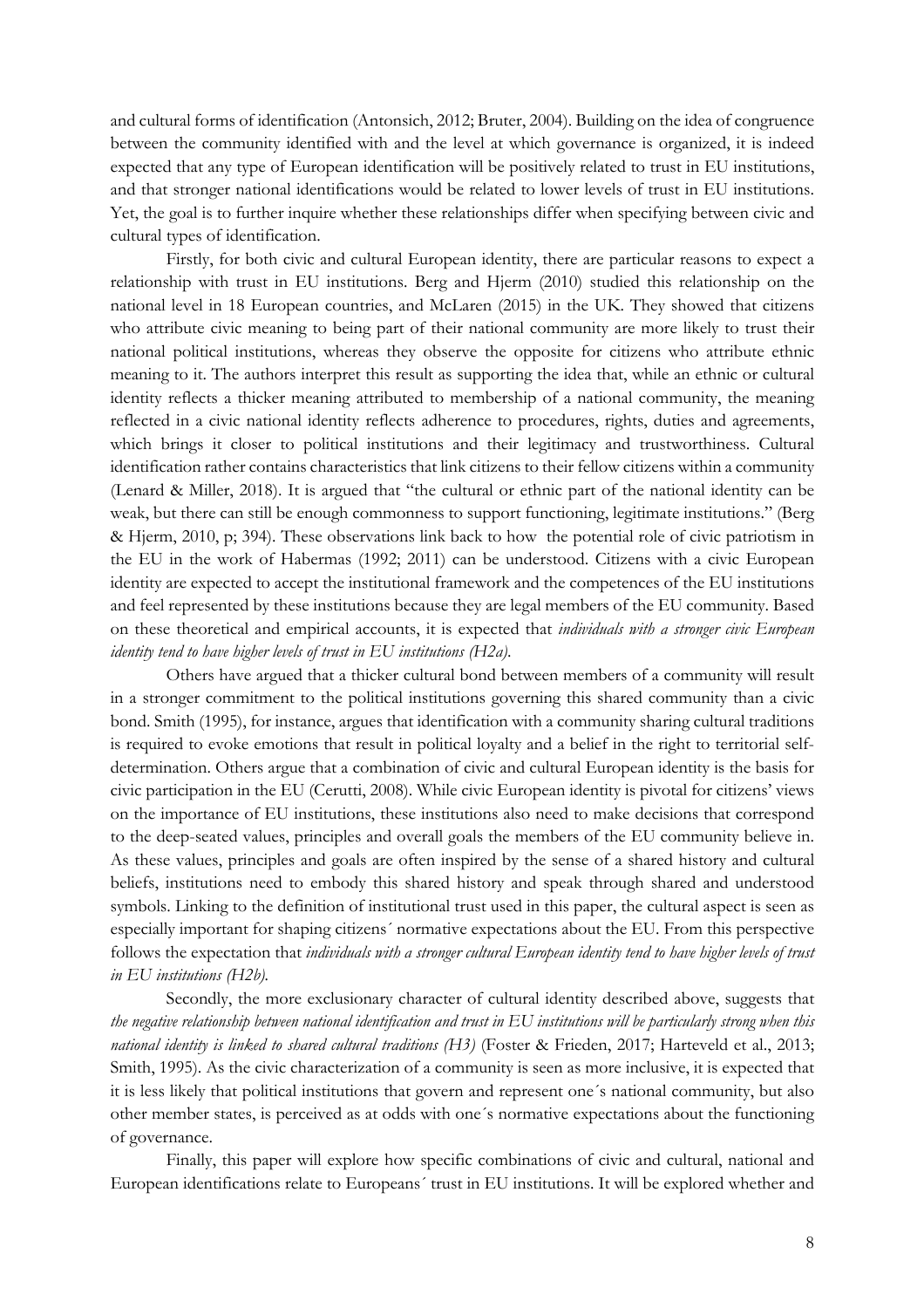how the particular meaning one attributes to one's national identity moderates the relationship between European identification and trust in EU institutions.

#### **Controlling for alternative explanations for trust in EU institutions**

While the main contribution of this paper is to further inquire the relationship between identification and trust in EU institutions, this relationship will be put into perspective by setting it off against the two most established alternative explanations for variation in trust in EU institutions.

First, the role of rational utilitarian considerations will be taken into account. Within a democratic political system, citizens are not only expected to appreciate being represented, they are also expected to be sensitive to the outcomes they perceive to get from these institutions (Harteveld et al., 2013; Scharpf, 1999; Schmidt, 2013). This aspect links back to the definition of institutional trust in this paper as not only being an affective belief, but also a rational belief that one can rely on an organization to act in the interest of a community. In the context of the EU, performance can be evaluated as either beneficial or detrimental to oneself (egocentric), or to one's country as a whole (sociotropic) (Hooghe & Marks, 2005; Verhaegen et al., 2014). The rational utilitarian hypothesis that citizens who perceive EU membership to be more beneficial and who evaluate their individual economic situation or that of their country more positively will have more trust in EU institutions, is among the most tested and validated explanations for citizens' trust in EU institutions (Armingeon & Ceka, 2014; Arnold et al., 2012; Ehrmann et al., 2013; Foster & Frieden, 2017; Harteveld et al., 2013; Kaltenthaler et al., 2010; Kumlin, 2009; Wessels, 2009). This is not surprising, given that the observed drop in trust in the EU since the onset of the euro crisis has inspired many of those studies. Building on this broad literature, it is thus also here expected that individuals who perceive EU membership as more beneficial, will have more trust in EU institutions.

Second, citizens are observed to use cues from the national level and extrapolate or compensate for their experiences with and attitudes about national level institutions, when forming attitudes about the EU level (Armingeon & Ceka, 2014; Arnold et al., 2012; Bücker & Kleiner, 2014; Harteveld et al., 2013; Obydenkova & Arpino, 2018; Wessels, 2009). A positive relationship between trust in national political institutions and trust in EU institutions has been observed across EU member states and at varying points in time (yet, most studies took place in the 2000s). Three different causal mechanisms could explain this positive relationship. First, the proxy- or cognitive shortcut mechanism proposes that citizens' inexperience with the EU leads them to extrapolate their views about national institutions onto EU institutions ( Anderson, 1998; Karp, Banducci, & Bowler, 2003). Armingeon and Ceka (2014) indeed observed that the positive relationship between trust in national institutions and EU institutions is weaker among more politically sophisticated citizens, who need to rely less on proxies rather than information and evaluations about the EU specifically. Second, it has been proposed that national and EU political trust result from a common source (Dellmuth & Tallberg, 2016; Harteveld et al., 2013). The exact nature of this source, however, is still debated. While Armingeon and Ceka (2014) propose that citizens in Europe became more disillusioned with politics in general during the recession and the euro crisisiii, Dellmuth & Tallberg (2016) and Harteveld et al. (2013) hypothesize about the role of interpersonal trust, building on the concept of moralistic trust, which means that citizens with high levels of trust do not discriminate between objects of their trust (Uslaner, 2002). Whether it is institutions at different levels or people, it is argued, they trust. Third, the fact that national representatives are active in EU institutions could create a spill-over of trust in national to the EU level (Anderson, 1998; Rohrschneider, 2002). In contrast to using trust in national institutions as a cognitive shortcut to compensate for a lack of information about the EU, awareness about the role of national institutions within the structures of the EU is expected to drive attitudinal congruence.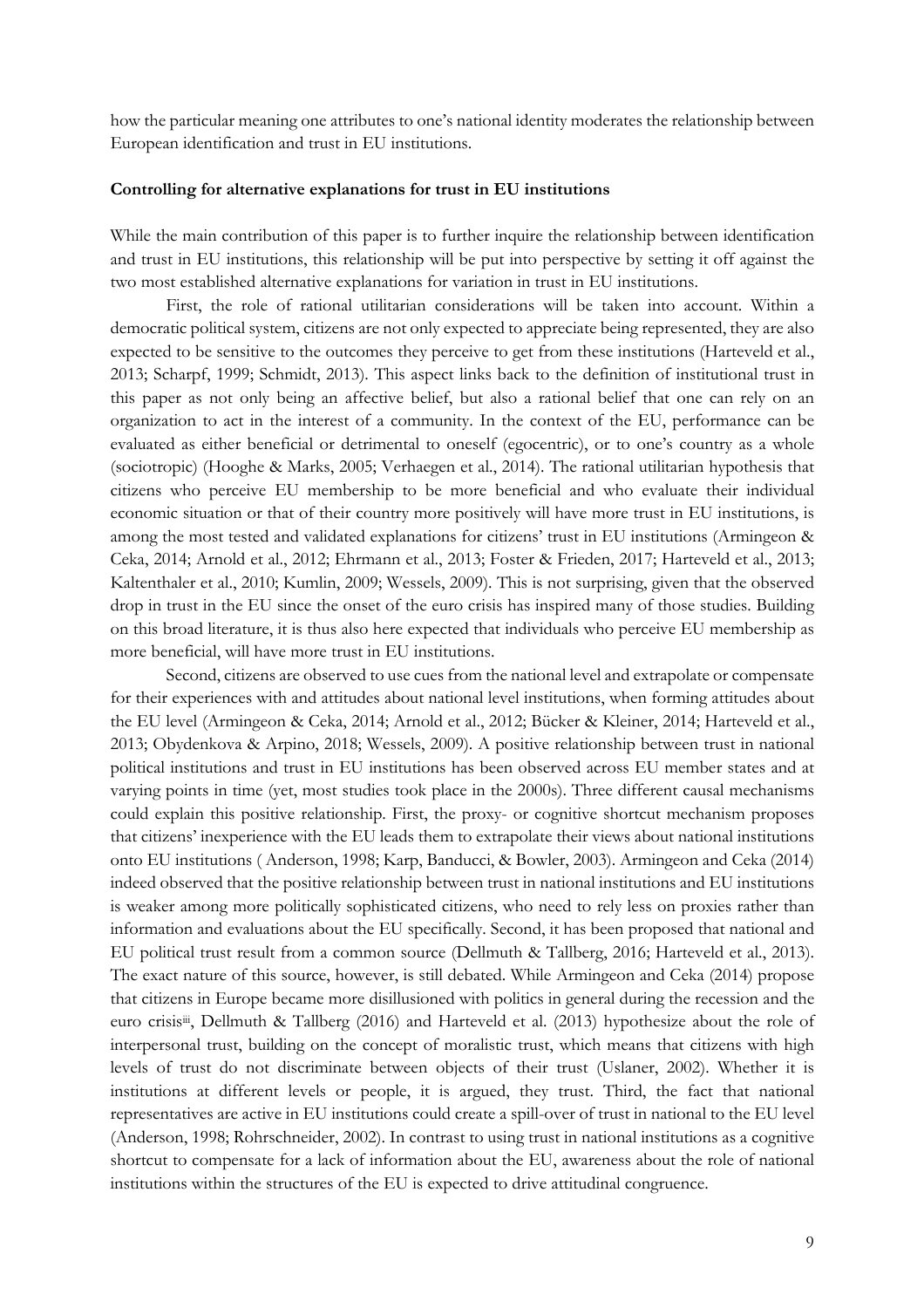#### **Data and methods**

For the empirical analyses, data from the IntUne Mass Suvey 2009 (Cotta et al., 2009) is used. This dataset includes information on 15,594 respondents in 16 EU member states (Austria, Belgium, Bulgaria, Denmark, Estonia, France, Germany, Greece, Hungary, Italy, Poland, Portugal, Slovakia, Slovenia, Spain and the UK). In all countries but Austria, about 1,000 interviews were completed. In Austria, 503 people were interviewed. Respondents were selected using random sampling methods that take geographical stratification into account. The analyses in this paper are carried out using the data on 11,871 respondents who have no missing values on any of the survey questions used in the analyses.iv In 13 countries, the survey was done through computer-assisted telephone interviews, in Poland faceto-face interviews were carried out, and the Bulgarian and Slovakian research teams used paper and pencil surveys. The study was carried out between one and two months before the 2009 EP elections. While this is not very recent, the data are to date the most elaborate source of comparative data including both measures on trust in EU institutions and specifically civic and cultural national and European identification. Given the clustering of individuals in EU member states, two-level regression models with random intercepts are estimated to account for the clustering of the data.

#### **Measurements**

To measure trust in EU institutions, respondents were asked how much they personally trust the European Parliament and the European Commission. Responses varied between no trust at all (score 1) and complete trust (score 11). A sum scale (rescaled to range between 1 and 11) of these two survey items is used as the dependent variable in this paper and is referred to as 'trust in EU institutions'. On average, respondents scored 5.83 (SD: 2.34) on trust in EU institutions. Figure 1 displays the mean levels of trust in EU institutions in the 16 included EU member states. The lowest level of trust is observed in Hungary (mean: 4.27; SD: 2.47) and the highest level is observed in Denmark (mean: 6.45; SD: 2.01).





*Source:* IntUne Mass Suvey 2009. *Notes:* Mean values and 95 per cent confidence intervals are presented.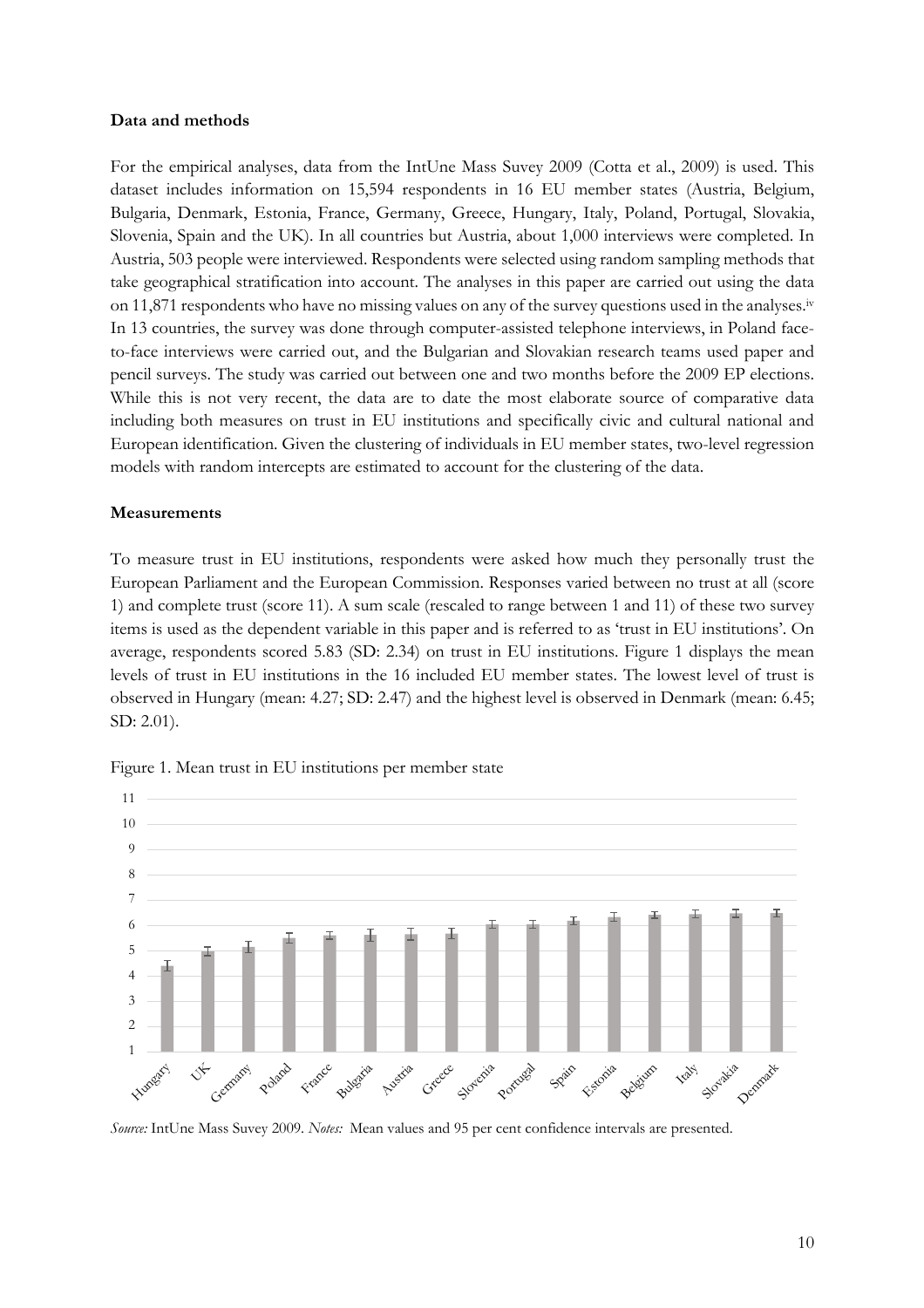Respondents' identification with a civic or cultural European or national community is measured by a combination of survey questions. On the one hand, respondents were asked how attached they feel to their country and to Europe (ranging on a scale from 1 to 4). On the other hand, respondents were asked how important they find it to share European cultural traditions and to exercise citizens' rights like being active in EU politics in order to be European.<sup>v</sup> The same questions were asked for the national level. The answers to these questions are combined by multiplication into measures of the extent to which one identifies as part of a cultural European community (mean 2.17; SD 0.99), a civic European community (mean 2.102; SD 0.99), a cultural national community (mean 2.94; SD 0.983) and a civic national community (mean 2.72; SD 1.02). These scales range between 1 and 4.

As a rational utilitarian alternative explanation for variation in respondents' trust in EU institutions, measures for perceived benefits of EU membership are included. Both the evaluation of the benefits and costs of EU membership to the respondent individually (egocentric evaluation), and to their member state (sociotropic evaluation) are included. Measures of *perceived* benefits or costs are included as it has been observed that perceived benefits are stronger predictors for citizens' attitudes about and identification with the EU than calculations about the objective (economic) impact of EU membership to individuals and member states (Hooghe & Marks, 2005; Verhaegen et al., 2014). Hence, respondents were asked whether they think that their country has on balance benefited, or not benefited, from EU membership (75% thinks their country benefited) and whether they think that people like them have on balance benefited from EU membership (54% thinks they benefited).

To test for the role of extrapolation of national-level attitudes, respondents' trust in national political institutions is included. Respondents' levels of trust in their national parliament and government are included in a sum scale (mean 5.37; SD 32.53, responses range between 1 and 11).

Finally, political interest, education level, age and gender are included as control variables. Political interest and education level are measures for cognitive mobilization (Arnold et al., 2012). It is shown that citizens who are cognitively more politically mobilized, which is expressed in their interest in politics and correlated to education level, are more supportive of EU integration and tend to develop stronger European identities (Díez Medrano & Gutiérrez, 2001; Stoeckel, 2012). Their higher levels of awareness of the processes and consequences of EU integration are expected to make them feel less threatened by it, and benefit more from its policies (Inglehart, 1970; Janssen, 1991; Stoeckel, 2011).

#### **Analyses**

The first aim of this study is to explore whether and how individual citizens combine civic and cultural, national and European identifications. Table 1 describes how respondents who feel somewhat attached to the EU or who feel very attached to the EU (this is 67% of the respondents) perceive the EU community, compared to respondents who do not, or only weakly, feel attached the EU. It shows whether they identify with a civic community, a cultural community, or one that combines both cultural and civic meanings. This is also displayed for national identification (90% of the respondents feels somewhat or very attached to their country) and perceptions of a civic or cultural national community.

The table shows that for both the national- and the EU-level, respondents with a weak or no identification with a community, are more likely to attribute no meaning to this community than respondents with a stronger European or national identity. Most respondents who do identify with a community attribute both civic and cultural meaning to being part of this group.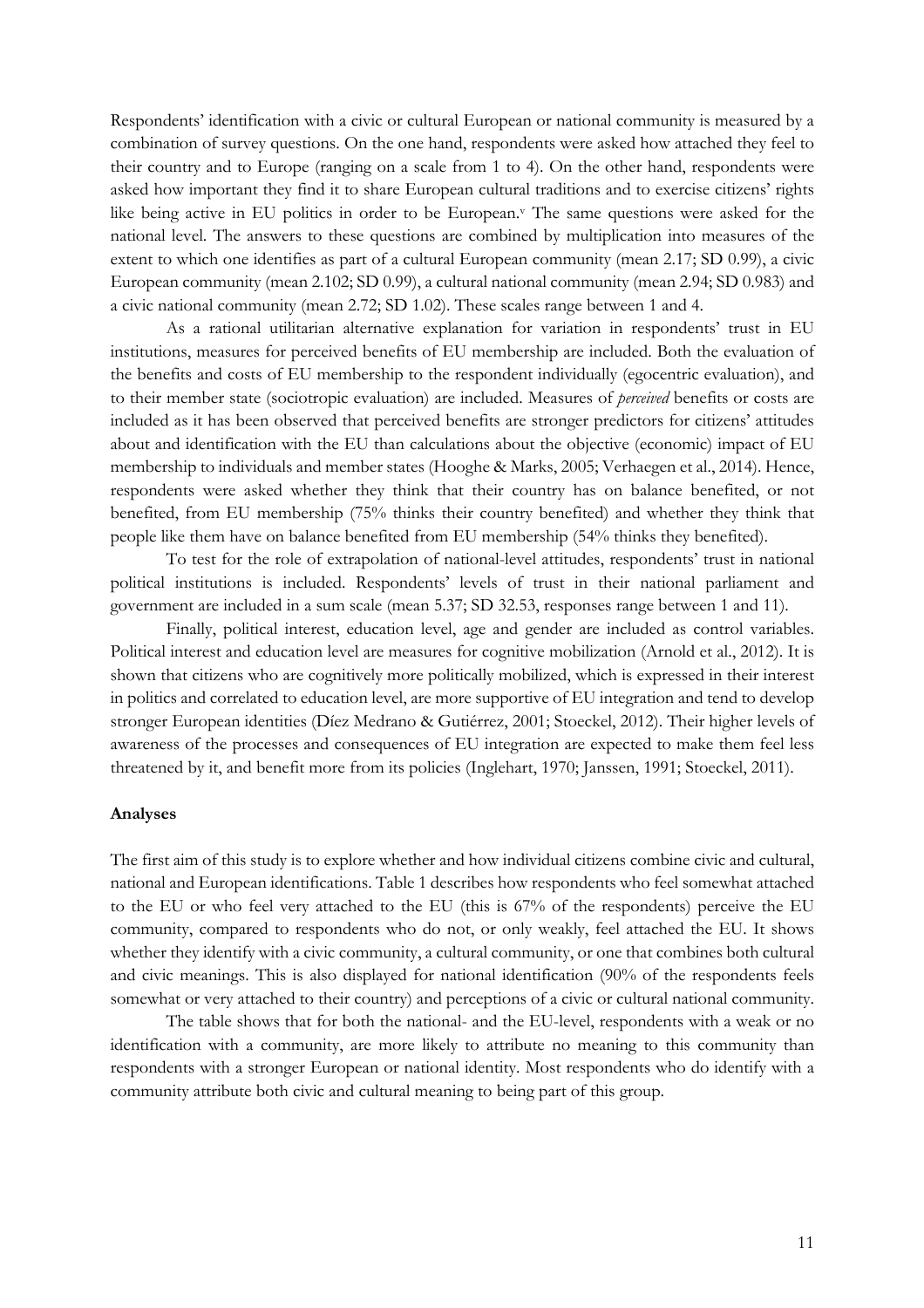|                | No meaning | Civic only | Cultural only | Civic and | Total N |
|----------------|------------|------------|---------------|-----------|---------|
|                |            |            |               | cultural  |         |
| No European    | 21.80%     | 14.70%     | 19.27%        | $44.23\%$ | 3,803   |
| identification |            |            |               |           |         |
| European       | $7.85\%$   | $10.42\%$  | $16.31\%$     | $65.42\%$ | 8,068   |
| identification |            |            |               |           |         |
| No national    | 14.49 $\%$ | 16.53%     | 20.76%        | 48.22%    | 1,180   |
| identification |            |            |               |           |         |
| National       | $3.63\%$   | $6.87\%$   | $17.34\%$     | 72.15%    | 11,871  |
| identification |            |            |               |           |         |

Table 1. Meanings attributed to being part of the EU and national community

*Source:* IntUne Mass Suvey 2009. *Notes:* N=11,871.

In Table 2, it is presented how respondents combine these meanings of national and EU identification. While all possible combinations are observed, the majority of respondents combine European and national identity with varying kinds of meanings (58.77%). Also, when respondents do not have a dual identification, they more often only identify as part of their national community with civic, cultural or both meanings, than with a European community (resp. 28.04% and 3.87%). This is in line with various previous studies that concluded that citizens more often have a solely national identity or dual identity, than a solely European identity (Duchesne & Frognier, 2008; Risse, 2010). A small, but substantial part of the respondents (9.33%) does not identify with either the EU, nor their member state, or did not attribute any meaning to these identifications.

When looking at how national and European identity are combined, we see that H1a is refuted by the data. While a substantial proportion of respondents with a cultural national identification indeed does not combine this with any type of European identity (32%), the majority (68%) of respondents with a cultural national identity does combine it with a European identity. Conversely, among respondents with a civic national identification, 30 per cent does not combine this with any type of European identity while 70 per cent does. Hence, there is no substantial difference between both types of national identification. Moreover, if we look at the group of respondents who have a dual identity, more (93%) include a cultural national identity in their identification than a civic national identity (85%). The only indication that respondents with a cultural national identity might have a lower likelihood to also identify as part of the EU is when respondents who hold a civic national identity, but not a cultural national identity (only 6.2% of the sample), are compared to those who have a cultural national identity, but no civic national identity (15.62% of the sample). This comparison shows that more (64%) respondents with a solely civic national identity combine this identity with a European identity, than respondents with a solely cultural national identity (56%). Overall, inquiring hypothesis 1a through multiple perspectives leads to the conclusion that identifying as part of a culturally defined national community, which is argued to be more exclusive, does not seem to substantially decrease the likelihood of also identifying as part of the EU.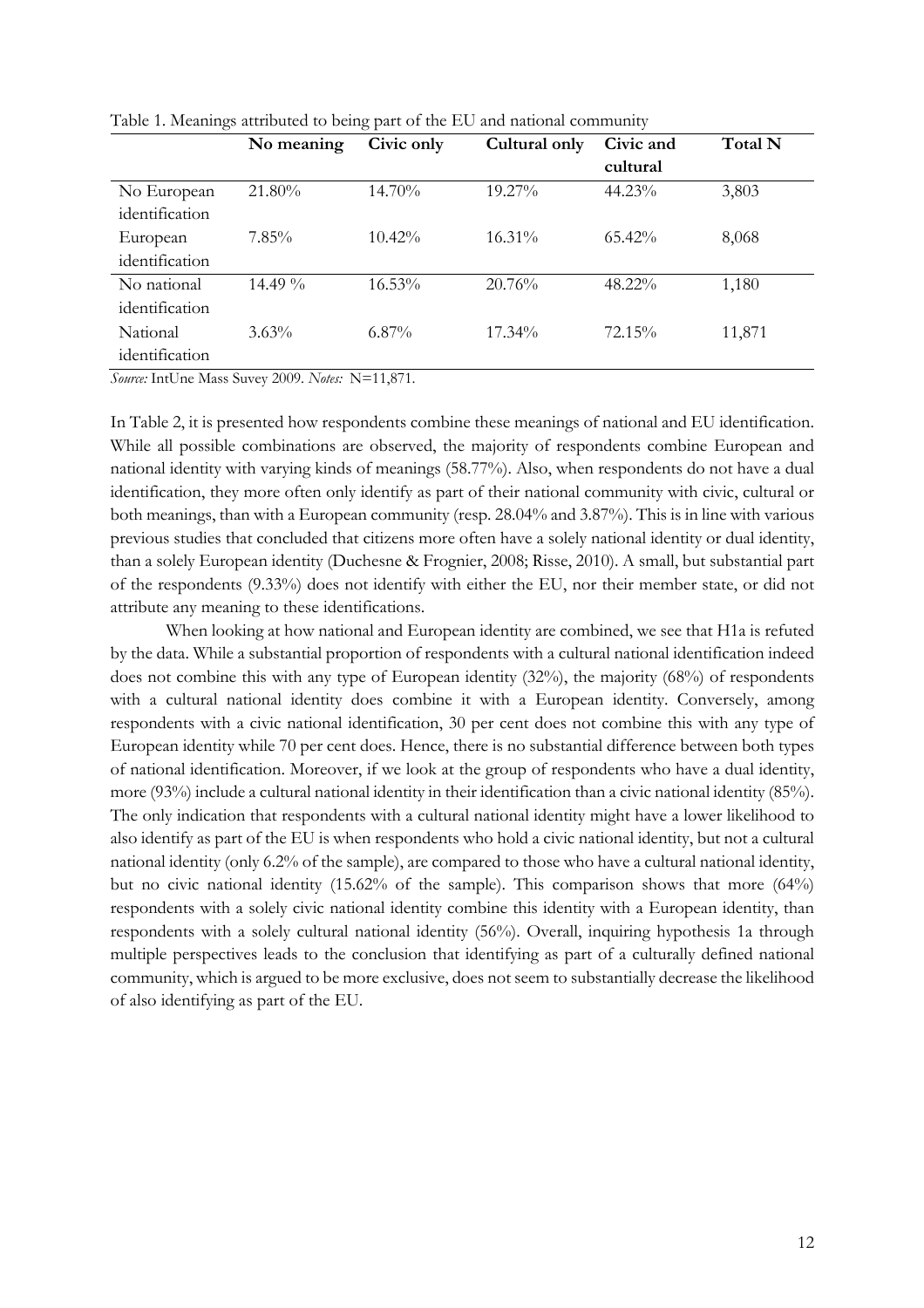Table 2. Combinations of national and European identity

|                                                                                       | Proportion of |
|---------------------------------------------------------------------------------------|---------------|
|                                                                                       | respondents   |
| No meaning                                                                            | 9.33%         |
| <b>Only European identity</b>                                                         | 3.87%         |
| Civic                                                                                 | 0.80%         |
| Cultural                                                                              | $1.12\%$      |
| $Civic + \text{cultural}$                                                             | $1.95\%$      |
| Only national identity                                                                | 28.04%        |
| Civic                                                                                 | 2.26%         |
| Cultural                                                                              | $6.86\%$      |
| $Civic + cultural$                                                                    | 18.92%        |
| National and European identity                                                        | 58.77%        |
| Civic national identity $+$ civic European identity                                   | 1.99%         |
| Civic national identity + cultural European identity                                  | 0.35%         |
| Civic national identity $+$ cultural European identity $+$ civic European identity    | 1.60%         |
| Cultural national identity + civic European identity                                  | 0.60%         |
| Cultural national identity $+$ civic national identity $+$ civic European identity    | 3.70%         |
| Cultural national identity + cultural European identity                               | 5.27%         |
| Cultural national identity $+$ cultural European identity $+$ civic European identity | 2.89%         |
| Cultural national identity $+$ civic national identity $+$ cultural European identity | $4.35\%$      |
| Cultural national identity $+$ civic national identity $+$ cultural European identity | 38.02%        |
| + civic European identity                                                             |               |

*Source:* IntUne Mass Suvey 2009. *Notes:* N=11,871.

The expectation (H1b) that a solely civic national identity is more likely to be combined with any kind of European identity than a solely cultural national identity, is confirmed by the data. Among the respondents with a civic national identity, but no cultural national identity, 64% also identifies with the EU. For respondents with a solely cultural national identity, only 56% combines this identification with any EU identification. For European identity, we do not observe such a clear pattern. While 89% of the respondents with only a civic European identity combines this with any type of national identity, the combination of a solely cultural European identity with any type of national identification is nearly as high (86%). Hence, H1c is not supported by the data. In sum, if anything is to be concluded from this, it is that civic national identification is more inclusive than cultural national identification. This resonates with the observation that the scholarly and public debate is mostly concerned about national identification not being compatible with European identification due to a perceived threat to one's national culture (Carey, 2002; McLaren, 2002; 2004).

Additionally, the data show that in many cases respondents combine a national and a European identity with the same meaning. For 38.02% of the respondents, both national and European identity are linked to sharing citizen rights and cultural traditions, 5.27% combines a cultural national identity with a cultural European identity, and 1.99% combines a civic European and a civic national identity. This observation was not anticipated by the literature on civic and cultural identification, yet it is in line with the recurrently observed positive correlation between strength of European and national identity.

The guiding research question in this paper asks how the relationship between identification and trust in EU institutions can be understood, if we take into account that European and national identity coexist in citizens. Table 3 presents the result of the two-level regression models (individuals are nested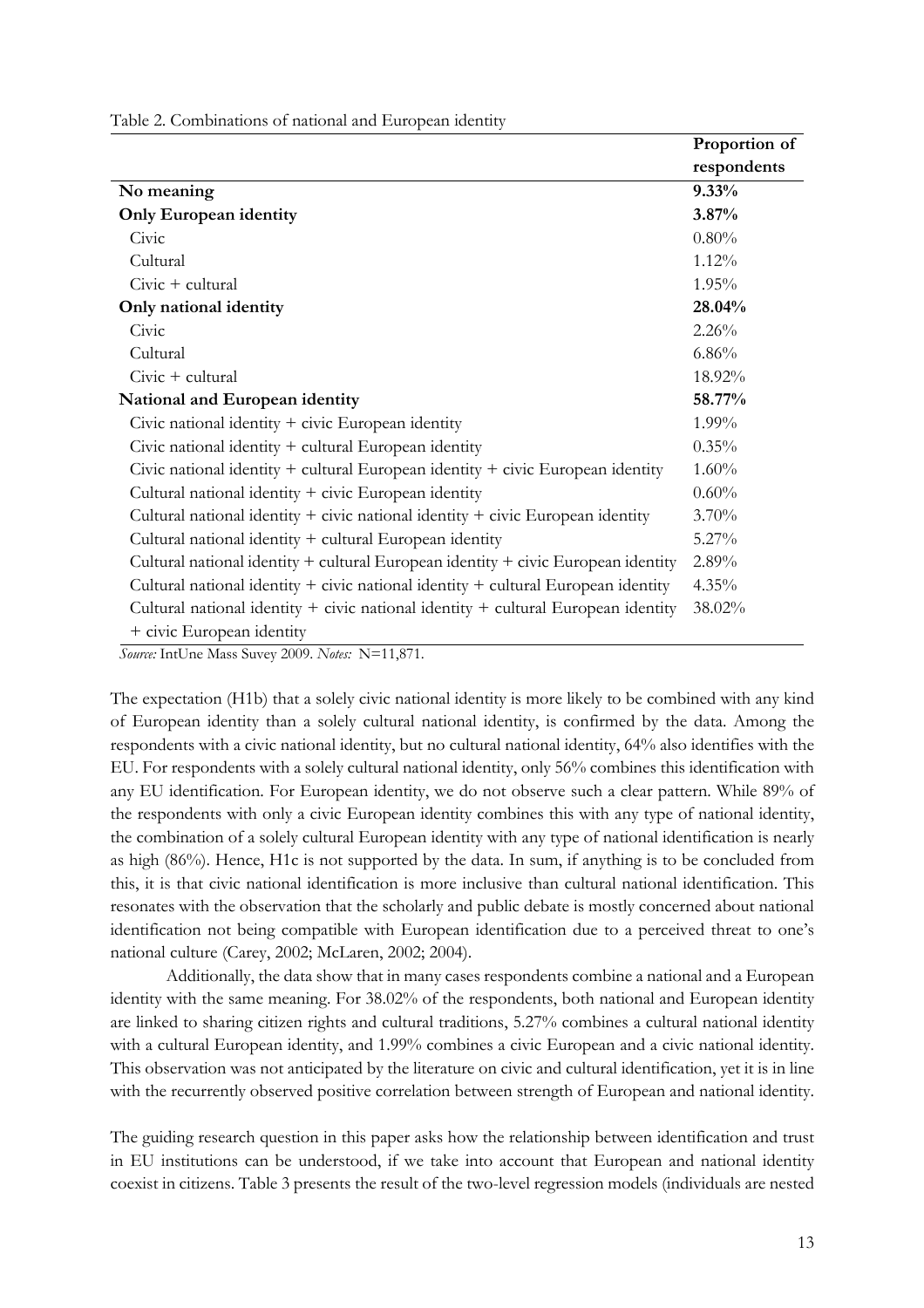within countries). The Null-model presents the variance in trust in EU institutions between individuals and between member states (respectively 4.906 and 0.332). The intra-class correlation is 6.3 per cent. This figure suggests that individual-level attitudes and characteristics will explain most of the variance in trust in EU institutions, yet multilevel modelling is applied given the clustered structure of the data.

Model I describes how civic and cultural national and European identification are related to trust in EU institutions. It is observed that the stronger respondents' civic or cultural European identity is, the more trust they tend to have in EU institutions (the effect sizes do not significantly differ; Waldtest, p=0.196). Hence, both hypotheses 2a and 2b are confirmed by the data, and equally so. Respondents with a stronger cultural national identity tend to have significantly less trust in EU institutions than those with a weaker cultural national identity, all other factors in the model being equal. The strength of respondents' civic national identification is not significantly related to their levels of trust in EU institutions. These observations also confirm what was theoretically expected. The negative relationship between national identification and trust in EU institutions is indeed particularly strong when this national identity is linked to shared cultural traditions (H3).

The specification of identification as civic and cultural types thus contributes to our understanding that trust in EU institutions is linked to both attachments to a civic and to a cultural European community. It is particularly attachments with a *cultural* national community that are linked to lower levels of trust in EU institutions. Interestingly, these findings are quite different from those observed by Berg and Hjerm (2010) in their study on the relationship between national identification and national political trust. Berg and Hjerm showed that Europeans who attribute civic meaning to being part of their national community are more likely to trust their national political institutions, while they observed the opposite for citizens who attribute ethnic meaning to it. When looking at those relationships on the EU-level, however, the current study shows that both civic and cultural identification coincide with higher levels of trust in EU institutions.vi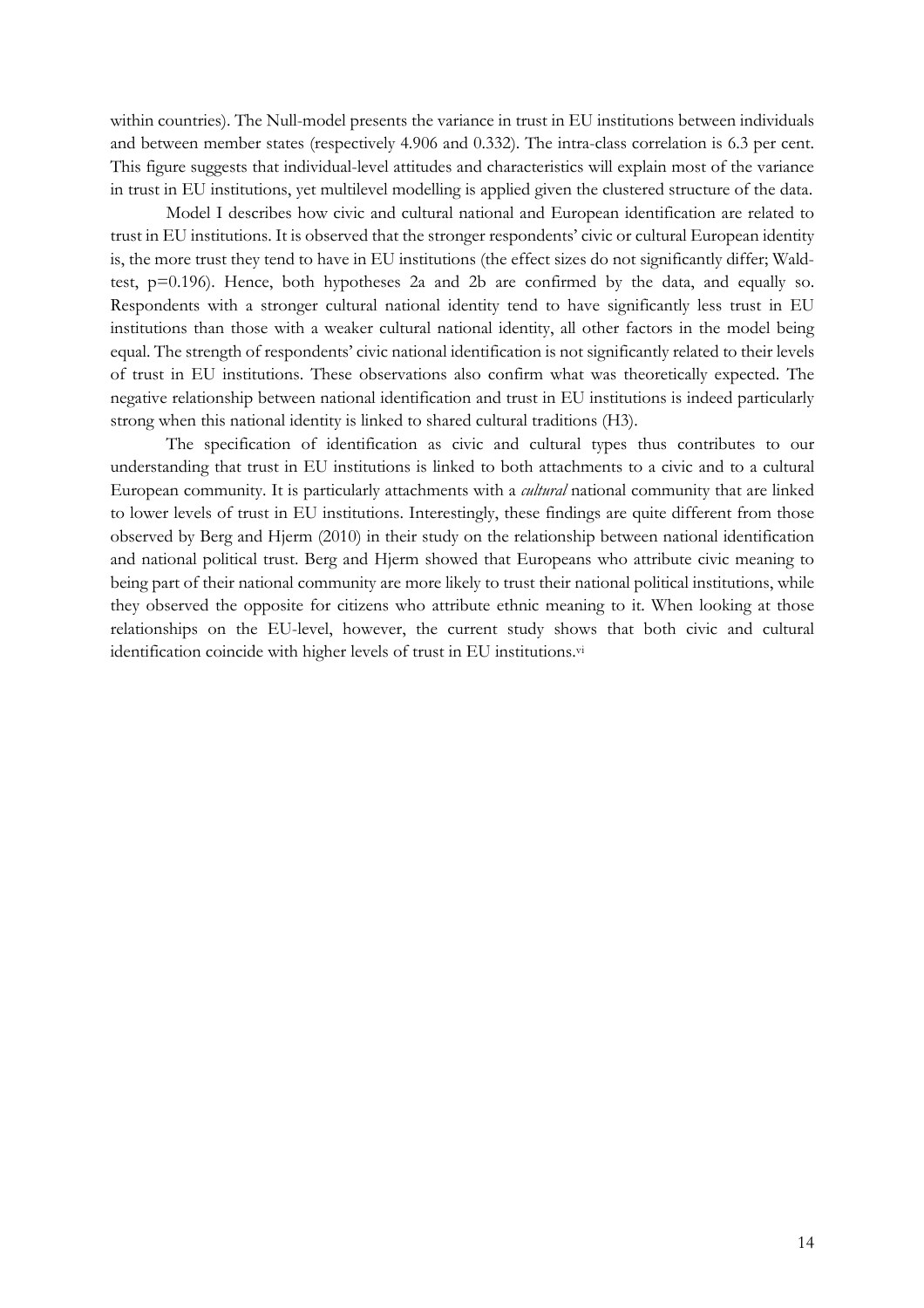| Null-model         | Model I             |
|--------------------|---------------------|
|                    | $0.248(0.026)$ ***  |
|                    | $0.187(0.025)$ ***  |
|                    | $-0.011(0.022)$     |
|                    | $-0.127(0.022)$ *** |
|                    | $0.323(0.040)$ ***  |
|                    | $0.665(0.046)$ ***  |
|                    | $0.498(0.007)$ ***  |
|                    | $-0.005(0.001)$ *** |
|                    | $0.242(0.032)$ ***  |
|                    |                     |
|                    |                     |
|                    | 0.1350.227)         |
|                    | $-0.189(0.065)$ **  |
|                    | $-0.084(0.057)$     |
|                    | $-0.158(0.046)$ **  |
|                    | $-0.025(0.046)$     |
|                    | 0.141(0.088)        |
|                    | 0.139(0.185)        |
|                    | 0.017(0.019)        |
| $5.807(0.154)$ *** | $2.096(0.161)$ ***  |
| 0.332(0.119)       | 0.274(0.087)        |
| 4.906(0.194)       | 2.634(0.211)        |
|                    |                     |

Table 3. Multilevel regression model explaining trust in EU institutions

*Source:* IntUne Mass Suvey 2009. *Notes:* N<sub>Individual-level</sub>=11,871; N<sub>Country-level</sub>=16; \*\*\*p<0.001; \*\*p<0.01; \*p<0.05; Reported values are regression coefficients (B) with standard errors between parentheses.

Finally, it is explored how specific combinations of civic and cultural, national and European identifications relate to Europeans´ trust in EU institutions. As Table 2 has indicated, many citizens combine national and European identifications. It is therefore tested whether and how the particular meaning one attributes to one's national identity affects the relationship between European identification and trust in EU institutions. These combinations are tested through the interaction effects presented in Table 4. The positive relationship between cultural and civic European identity and trust in EU institutions is significantly mitigated when these identifications are combined with a cultural national identification. Identifying with a civic national community only significantly mitigates the positive relationship between cultural European identification and trust in EU institutions.

Table 4. Interaction effects national and European identification

|                                                       | Interaction effect |
|-------------------------------------------------------|--------------------|
| Civic European identity*cultural national identity    | $-0.050(0.016)$ ** |
| Cultural European identity*cultural national identity | $-0.045(0.016)$ ** |
| Civic European identity*civic national identity       | $-0.085(0.015)$    |
| Cultural European identity*civic national identity    | $-0.030(0.015)*$   |

Source: IntUne Mass Suvey 2009. *Notes:* N<sub>Individual-level</sub>=11,871; N<sub>Country-level</sub>=16; \*\*\*p<0.001;  $*p<0.01$ ;  $*p<0.05$ ; Reported values are regression coefficients (B) with standard errors

between parentheses; All variables included in Model I, Table 3 were included in the model.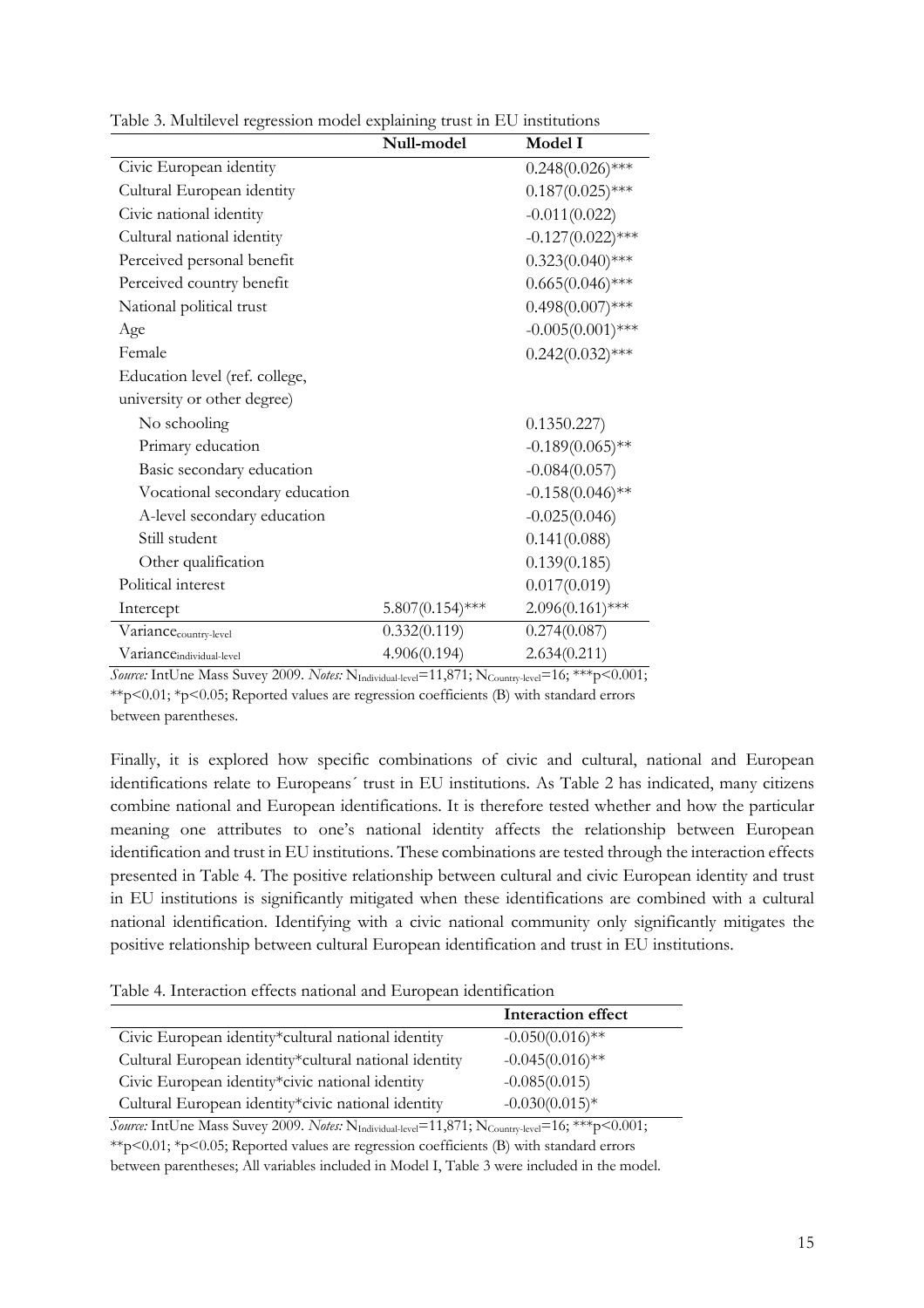Yet, the interaction effects are small in size as the mitigation of the relationship between European identity and trust in EU institutions only appears for respondents with a strong civic or cultural European identity. This is illustrated in Figure 2 for the strongest interaction effect. It is shown that the interaction effect only appears for those 11% of respondents with the strongest civic European identity.vii





It is therefore concluded that while the results hint that also in the interplay with European identification, cultural national identification is more influential than civic national identification, the direct relationship between types of identification and trust in EU institutions is much more substantial. These direct effects show, for instance, that when comparing two respondents with the same level of civic or cultural European identification of which one respondent also strongly identifies with a cultural national community and the other does not (strongly) identify with a cultural national community, the former is expected to have less trust in EU institutions than the latter. Yet, the coefficient of cultural national identity is smaller than those of civic and cultural European identity. In most cases, the total identification 'package' of a respondent will thus still be positively related to trust in EU institutions, when all else is kept equal.

Finally, the results for the alternative explanations for variation in trust in EU institutions can be interpreted (Table 3). Results are in line with most previous studies. Respondents who perceive EU membership as more beneficial tend to have more trust in EU institutions. Hence, we can conclude that while one may be more likely to feel represented by institutions aiming (or arguing) to represent a community congruent to the community one belongs to, citizens are also sensitive to the outcomes they perceive to get from these institutions. Also, a congruence between trust in national political institutions and EU institutions is observed in the data. Predicted marginal effects show that this is clearly the strongest relationship in the analysis. As such, this observation places the substantial significance of the findings into perspective. Still, it can be argued that it might be more relevant when a significant relationship is observed between attitudes and identifications that are more different from each other, than between two types of institutional trust.

*Source:* IntUne Mass Suvey 2009. *Notes:* N<sub>Individual-level</sub>=11,871; N<sub>Country-level</sub>=16.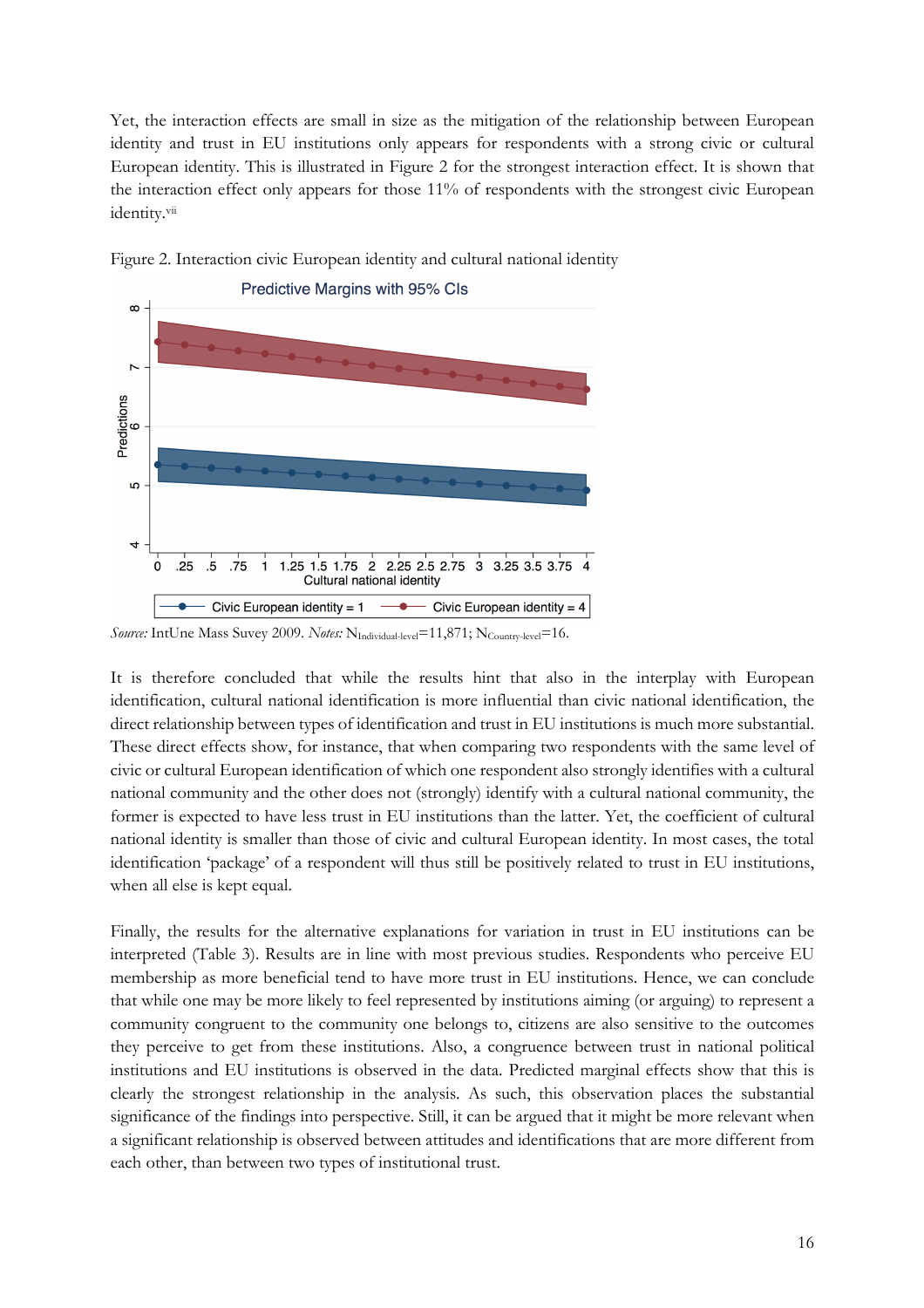#### **CONCLUSIONS**

The guiding research question in this paper was how the relationship between identification and trust in EU institutions can be understood, if we take into account that European and national identity coexist in citizens. The paper distinguished between civic and cultural identification to address this question in detail. This approach offered two types of contributions to the literature. First, the paper provides a systematic overview of how civic and cultural, national and European identity are combined. This complements previous qualitative and quantitative work in only a few countries, or which only focused on either European or national identity (Antonsich, 2012; Bruter, 2004; Pichler, 2008). Second, the paper unpacked the relationship between European and national identity, and trust in EU institutions by introducing civic and cultural types.

As a first step, descriptive analyses showed how individuals combine national and European identification. It is observed that a dual national and European identity is most prevalent, and many respondents (48.28%) attribute the same meaning to identifying as part of an EU community as to being part of their national community. These observations imply that the distinction between the inclusiveness of civic identification and the exclusiveness of cultural identification is less important than generally assumed in the literature. Hence, combining cultural national identification with cultural (or any) identification with the EU does not seem to give rise to problematic levels of conflicting norms, values and interests. This suggests that individuals hold a broader conception of what being part of a political geographical community means (sharing civic, cultural, or both types of characteristics) and apply this to the different communities they feel part of. This would be in line with the argument made by Duchesne and Frognier (2008) that many citizens identify with both the EU and their national community because they have a personal disposition to identify with collectives such as a European or a national community. In other words, the results suggest that individuals do not only have a general disposition to identify or not with geographical political communities, they also have broader views on what it means to be part of such communities. With this observation, the analyses further contradict the idea that national and European identity are in an antagonistic relationship because they are two types within the same category of social groups (Westle & Buchheim, 2016).

As a second step, it was inquired whether and to what extent different types and combinations of national and European identity are related to trust in EU institutions. The models also included indicators for utilitarian calculation and cue-taking from the national level. Against the background of these alternative explanations, identification is shown to be significatnly related to trust in EU institutions. It was observed that civic and cultural European identification are to a similar extent positively related to trust in EU institutions. This observation suggests that the debate about which type of European identification should be strived for in order to strengthen the perceived legitimacy of the EU is less pressing than assumed. For national identity, however, it is shown that only the extent to which Europeans identify as part of a cultural national community is significantly related to lower levels of trust in EU institutions. This stark difference in the relationship between these types of national identity and trust in EU institutions highlights the importance of making this distinction. The observation nuances the previously observed detrimental effect of national identification on trust in EU institutions by highlighting that it strongly depends on the type of national identity. Third, tests of interaction effects showed that specific combinations of national and European identification do not substantially moderate these relationships. If anything would be concluded, it again is that particularly cultural national identity is related to lower levels of trust in EU institutions. Hence, while we observe that individuals combine European and national identity in specific ways, these combinations are not differently related to their trust in EU institutions in a different way than the sum of the individual relationship between these types of identification and trust in EU institutions.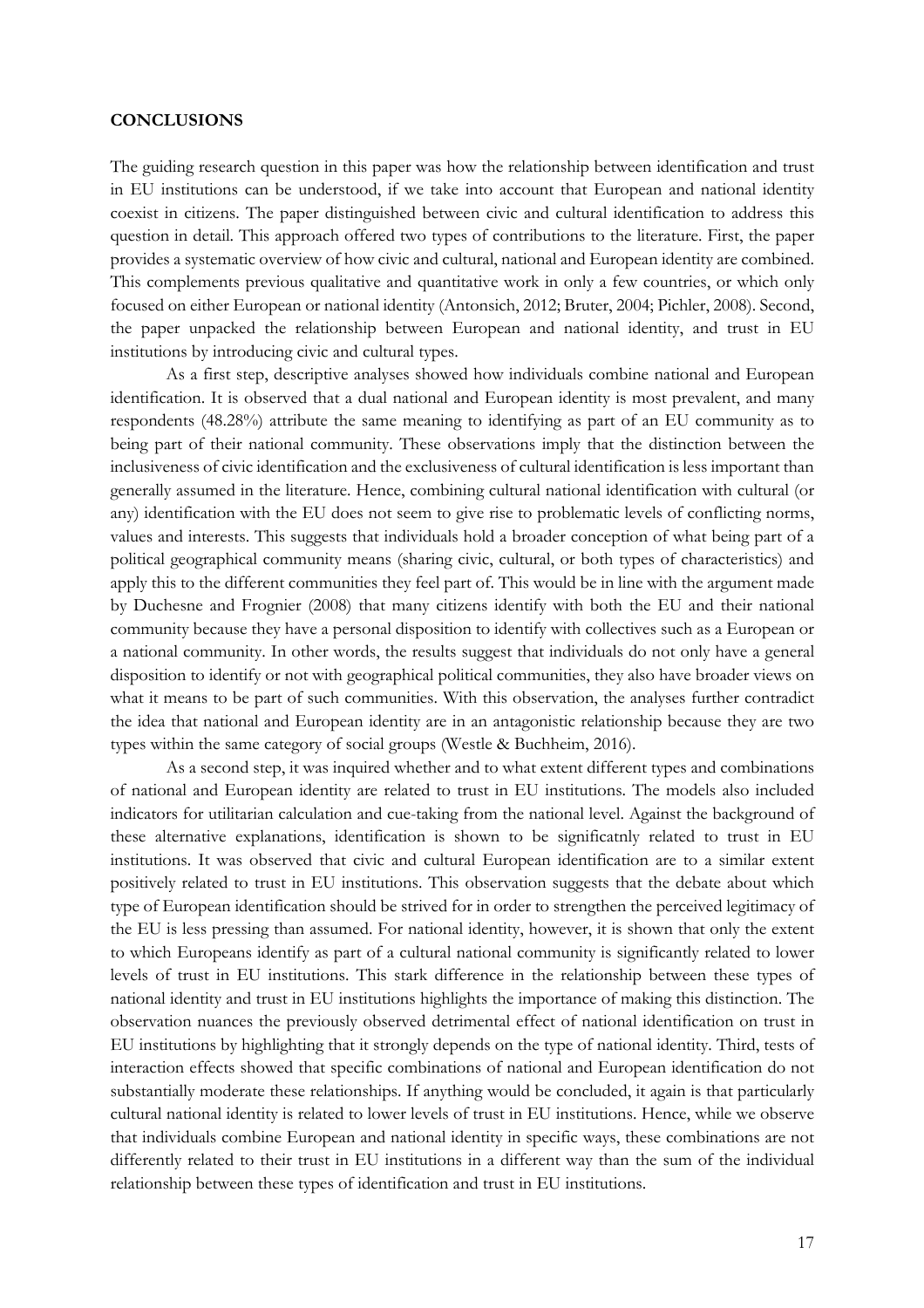These results suggest that if we want to better understand citizens' perceptions of legitimacy of EU integration and policy, scholars and practitioners should be especially attentive to the meanings Europeans attribute to their group memberships. For instance, the findings suggest that when campaigns related to EU membership and integration tap into cultural notions of national identity, the likelihood of influencing citizens' views about EU membership and integration will be higher than when these campaigns make references to civic aspects of one's national community. Elements in Brexit campaigns appealing to cultural conservatism and negative sentiments about multiculturalism could have done just that (Calhoun, 2016; Guerra, 2018; Hobolt, 2016). The data used in this study suggest that referring to civic aspects is even irrelevant for both campaigns in favour and against EU integration. For actors in favour of EU integration who aim to strengthen citizens' support for the EU through European identity building, however, the distinction between appealing to civic or cultural characteristics of an EU community is less relevant in the perspective of the research findings.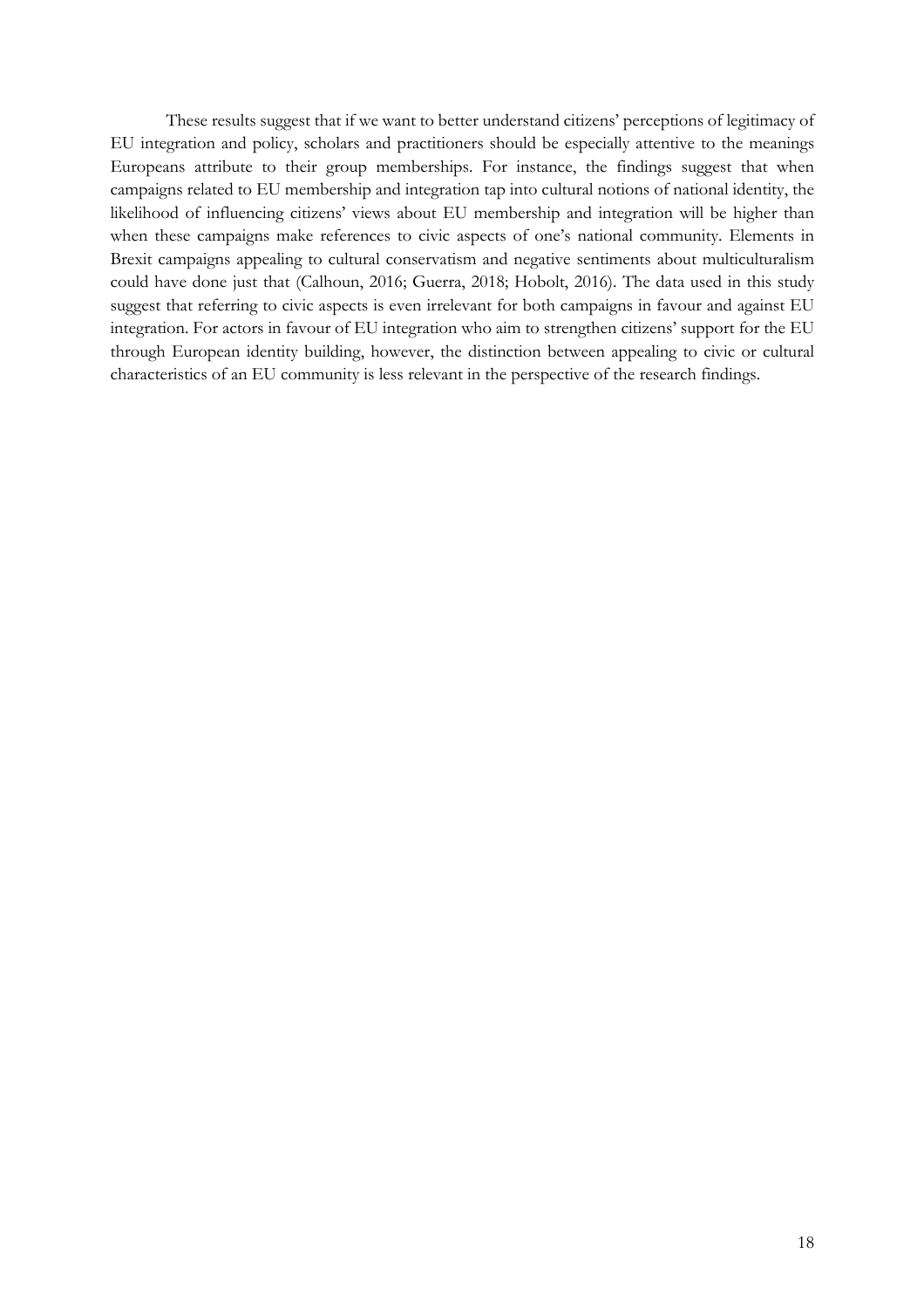#### **References**

- Ashforth, B.E., & Mael, F. (1989). Social Identity Theory and the Organization. *Academy of Management Review, 14*(1).
- Anderson, C. J. (1998). When in Doubt, Use Proxies: Attitudes toward Domestic Politics and Support for European Integration. *Comparative Political Studies*, *31*(5), 569–601.
- Antonsich, M. (2012). Bringing the Demos Back In. *European Societies*, *14*(4), 484–501.
- Armingeon, K., & Ceka, B. (2014). The loss of trust in the European Union during the great recession since 2007: The role of heuristics from the national political system. *European Union Politics*, *15*(1), 82–107.
- Arnold, C., Sapir, E. V., & Zapryanova, G. (2012). Trust in the institutions of the European Union: A cross-country examination. *European Integration Online Papers*, *16*(2).
- Beetham, D., & Lord, C. (1998). *Legitimacy and the European Union*. London: Longman.
- Berg, L., & Hjerm, M. (2010). National Identity and Political Trust. *Perspectives on European Politics and Society*, *11*(4), 390–407.
- Bergbauer, S. (2017). *Explaining European Identity Formation: Citizens' Attachment from Maastricht Treaty to Crisis.* Cham: Springer.
- Brewer, M. B. (2001). The Many Faces of Social Identity: Implications for Political Psychology. *Political Psychology*, *22*(1), 115–125.
- Brubaker, R. (1997). Nationalism Reframed: Nationhood and the National Question in the New Europe. Cambridge: Cambridge University Press.
- Bruter, M. (2003). Winning Hearts and Minds for Europe: The Impact of News and Symbols on Civic and Cultural European Identity. *Comparative Political Studies*, *36*(10), 1148–1179.
- Bruter, M. (2004). On what citizens mean by feeling "European": perceptions of news, symbols and borderlessness. *Journal of Ethnic and Migration Studies*, *30*(1), 21–39.
- Bruter, M. (2005). Political Identities and Public Policy: Institutional Messages and the Politics of Integration in Europe. In *Refugee Survey Quarterly* (Vol. 24, pp. 43–46).
- Bruter, M. (2008). Identity in the European Union Problems of Measurement, Modelling & Paradoxical Patterns of Influence. *Journal of Contemporary European Research*, *4*(4), 273–285.
- Bruter, M. (2009). Time Bomb?: The Dynamic Effect of News and Symbols on the Political Identity of European Citizens. *Comparative Political Studies*, *42*(12), 1498–1536.
- Bücker, N. and T. Kleiner (2014). Cues oder Performanz? Quellen des Vertrauens in die Europäische Union (Cues or performance? Sources of trust in the European Union), *Zeitschrift für Vergleichende Politikwissenschaft, 8*(2), 5-33.
- Calhoun, C. (1994). *Social Theory and the Politics of Identity.* Cambridge, Mass.: Blackwell Publishers.
- Calhoun, C. (2016). Brexit Is a Mutiny Against the Cosmopolitan Elite. *New Perspectives Quarterly, 33*(3), 50-58.
- Carey, S. (2002). Undivided loyalties. Is national identity and obstacle to European integration? *European Union Politics,* 3(4), 387-413.
- Carey, S., & Burton, J. (2004). Research Note: The Influence of the Press in Shaping Public Opinion towards the European Union in Britain. *Political Studies, 52*, 623-640.
- Carle, A.C. (2009). Fitting multilevel models in complex survey data with design weights: Recommendations. *BMC Medical Research Methodology, 9*(49).
- Cerutti, F. (2008). Why political identity and legitimacy matter in the European Union. In F. Cerutti & S. Lucarelli (Eds.), *The Search for a European identity: Values, policies and legitimacy of the European Union* (pp. 3–22). London: Routledge.
- Checkel, J. T., & Katzenstein, P. J. (2009). European identity. Cambridge: Cambridge University Press.
- Cinnirella, M. (1996). A Social Identity Perspective on European Integration. In G. M. Breakwell & E. Lyons (Eds.), *Changing European Identities: Social Psychological Analyses of Social Change* (pp. 253–274). Oxford: Butterworth-Heimann.
- Citrin, J., & Sides, J. (2004). More than Nationals: How Identity Choice Matters in the New Europe. In R. K. Herrmann, T. Risse, & M. B. Brewer (Eds.), *Transnational Identities: Becoming European in the EU* (pp. 161–185). Totowa: Rowman & Littlefield.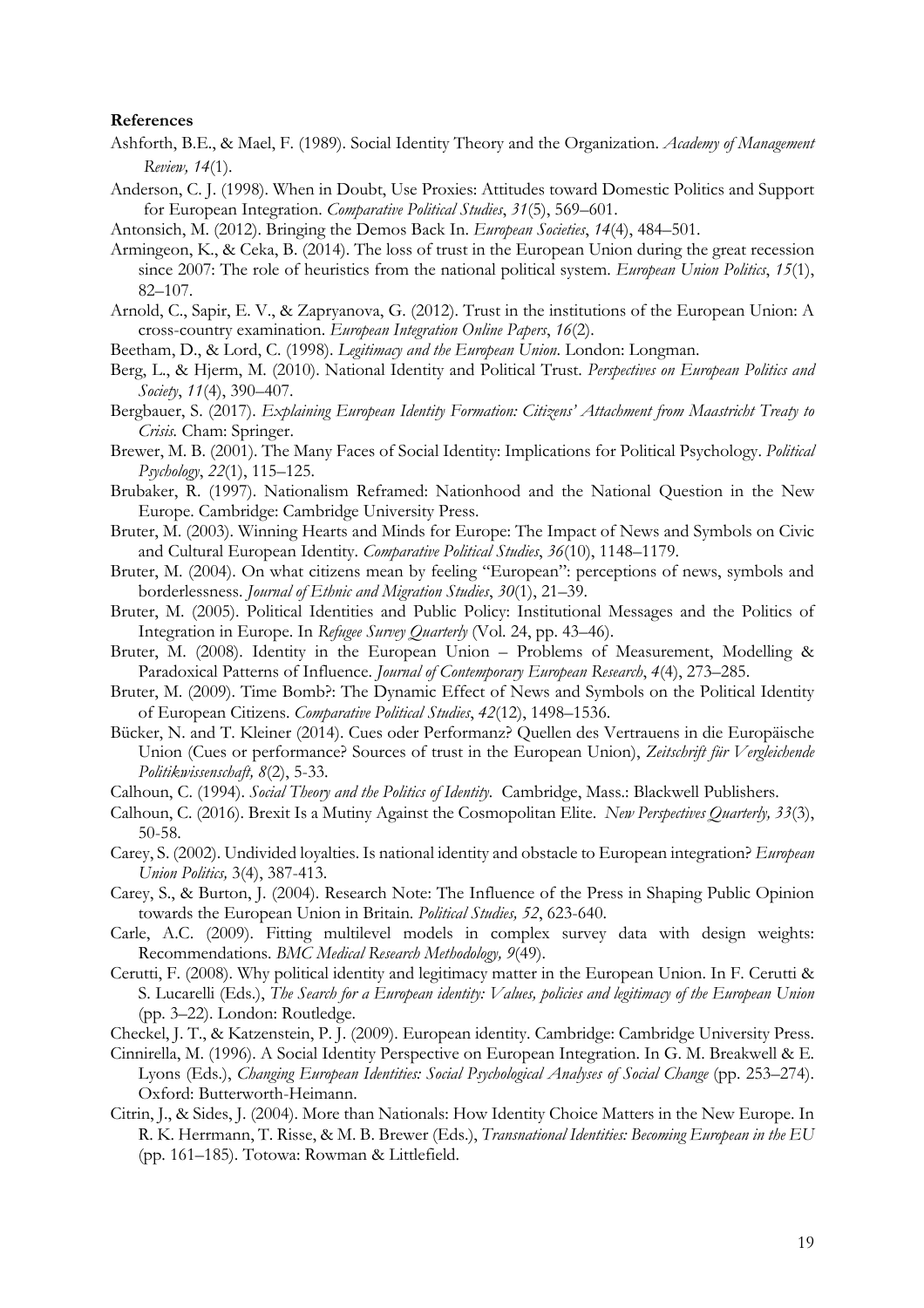- Cotta, M., P. Isernia and P. Bellucci (2009), IntUne Mass Survey Wave 2, 2009. Dataset reference 34373, available through ICPSR data archive, Ann Arbor.
- Delanty, G. (2002). Models of European identity: Reconciling universalism and Particularism. *Perspectives on European Politics and Society*, *3*(3), 345–359.
- Dellmuth, L. & Tallberg, J. (2016). Why National and International Legitimacy Are Linked: Effects of Social Trust. *Paper presented at the ECPR Joint Sessions, Pisa, April 24-28, 2016.*
- Díez Medrano, J., & Gutiérrez, P. (2001). Nested identities: national and European identity in Spain. *Ethnic and Racial Studies*, *24*(5), 753–778.
- Duchesne, S., & Frognier, A.-P. (1995). Is There a European Identity? In O. Niedermayer & R. Sinnot (Eds.), *Public Opinion and Internationalized Governance.* Oxford: Oxford University Press.
- Duchesne, S., & Frognier, A.-P. (2008). National and European Identifications: A Dual Relationship. *Comparative European Politics*, *6*(2), 143–168.
- Ehin, P. (2008). Competing Models of EU Legitimacy: the Test of Popular Expectations. *Journal of Common Market Studies*, *46*(3), 619–640.
- Ehrman, M., Soudan, M., & Stracca, L. (2013). Explaining European Union Citizens' Trust in the European Central Bank in Normal and Crisis Times. *Scandinavian Journal of Economics, 115*(3), 781- 807.
- Fligstein, N. (2008). *Euroclash: The EU, European Identity and the Future of Europe*. Oxford: Oxford University Press.
- Fligstein, N., Polyakova, A., & Sandholtz, W. (2012). European Integration, Nationalism and European Identity. *Journal of Common Market Studies*, *50*(1), 106–122.
- Foster, Chase and Jeffry Frieden. 2017. Crisis of Trust: Socio-economic Determinants of Europeans' Confidence in Government. *European Union Politics* Online First.
- Føllesdal, A. (2006). Survey Article: The Legitimacy Deficits of the European Union. *The Journal of Political Philosophy*, *14*(4), 441–468.
- Grande, E., & Hutter, S. (2016). Introduction: European Integration and the Challenge of Politicisation. In S. Hutter, E. Grande, & H. Kriesi (Eds.), *Politicising Europe: Integration and Mass Politics* (pp. 3–31). Cambridge: Cambridge University Press.
- Grimes, M. (2006). Organizing consent: The role of procedural fairness in political trust and compliance. *European Journal of Political Research, 45*, 285–315.
- Grimes, M. (2008). Consent, political trust and compliance: Rejoinder to Kaina's remarks on "Organizing consent." *European Journal of Political Research*, *47*, 522–535.
- Guerra, S. (2018). 'If Britain must choose between Europe and the open sea, she must always choose the open sea.' Europe as the Other in Brexit Britain. *Paper presented at the ECPR General Conference, 22-25 August, Hamburg, Germany.*
- Guglielmi, S., & Vezzoni, C. (2016). Meanings of National and European Identities. In *European Identity in the Context of National Identity: Questions of Identity in Sixteen European Countries in the Wake of the Financial Crisis* (pp. 141–165). Oxford: Oxford University Press.
- Habermas, J. (1992). Citizenship and national identity: some reflections on the future of Europe. Praxis International, 12(1), 1–19.
- Habermas, J. (2011). Zur Verfassung Europas. Ein Essay. Berlin: Suhrkamp.
- Harteveld, E., van der Meer, T., & de Vries, C. E. (2013). In Europe we trust? Exploring three logics of trust in the European Union. *European Union Politics*, *14*(4), 542–565.
- Herrmann, R. K., & Brewer, M. B. (2004). Identities and Institutions: Becoming European in the EU. In R. K. Herrmann, T. Risse, & M. B. Brewer (Eds.), *Transnational Identities: Becoming European in the EU* (pp. 1–22). Totowa: Rowman & Littlefield Publishers.
- Hetherington, Marc J. 1998. The Political Relevance of Political Trust. *American Political Science Review* 92(4): 791-808.
- Hobolt, S.B. (2016). The Brexit vote: a divided nation, a divided continent. *Journal of European Public Policy,* 23(9), 1259-1277.
- Hobolt, S. B., & Wratil, C. (2015). Public opinion and the crisis: the dynamics of support for the euro. *Journal of European Public Policy*, *22*(2), 238–256.
- Hooghe, L., & Marks, G. (2001). Types of Multi-Level Governance. *European Integration online Papers, 5*.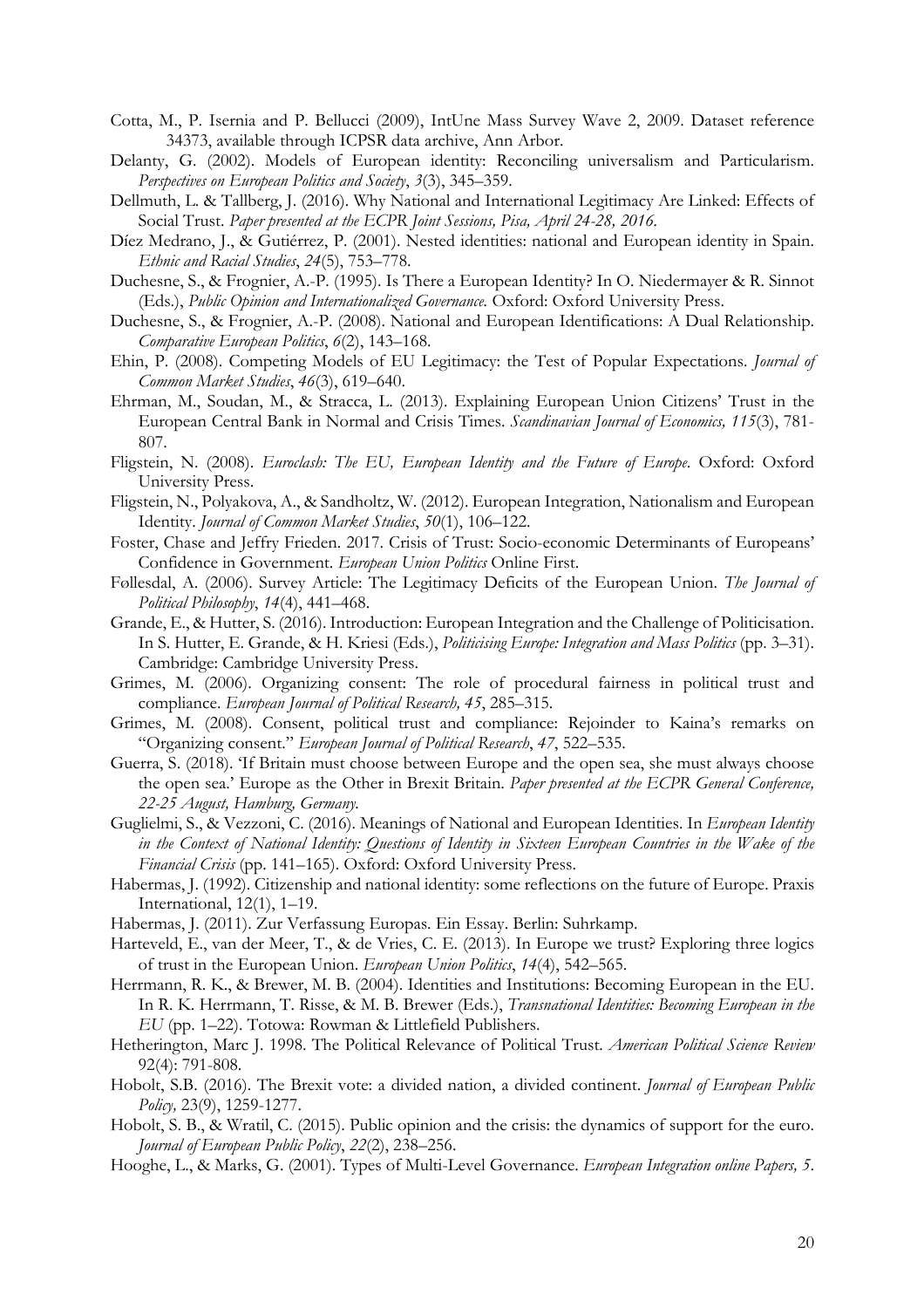- Hooghe, L., & Marks, G. (2005). Calculation, Community and Cues: Public Opinion on European Integration. *European Union Politics*, *6*(4), 419–443.
- Huddy, L. (2001). From Social to Political Identity: A Critical Examination of Social Identity Theory. *Political Psychology, 22*(1), 127–156.
- Huyst, P. (2008). "We have made Europe, now we have to make Europeans": Researching European Identity among Flemish Youths. *Journal of Contemporary European Research*, *4*(4), 286–302.
- Inglehart, R. (1970). Cognitive Mobilization and European Identity. *Comparative Politics*, *3*(1), 45–70.
- Janssen, J.I.H. (1991). Postmaterialism, Cognitive Mobilization and Public Support for European Integration. *British Journal of Political Science*, *21*(4), 443–468.
- Kaelberer, M. (2004). The euro and European identity : symbols , power and the politics of union European monetary. *Review of International Studies*, *30*(2), 161–178.
- Kaina, V. (2008). Legitimacy, trust and procedural fairness: Remarks on Marcia Grimes' study. *European Journal of Political Research*, *47*, 510–521.
- Kaltenthaler, K., Anderson, C.J., & Miller, W.J. (2010). Accountability and Independent Central Banks: Europeans and Distrust of the European Central Bank. *Journal of Common Market Studies, 48*(5), 1261-1281.
- Karp, J. A., Banducci, S. A., & Bowler, S. (2003). To Know it is to Love it?: Satisfaction with Democracy in the European Union. *Comparative Political Studies*, *36*(3), 271–292.
- Kohn, H. (1944). *The Idea of Nationalism: A Study in its Origins and Background*. New York: Macmillan.
- Kuhn, T. (2012). Why Educational Exchange Programmes Miss Their Mark: Cross-Border Mobility, Education and European Identity. *Journal of Common Market Studies, 50*(6), 994–1010.
- Jiménez, A. M. R., Górniak, J. J., Kandulla, M., Kiss, P., & Kosic, A. (2004). European and National Identities in EU's Old and New Member States: Ethnic, Civic, Instrumental and Symbolic Components. *European Integration Online Papers, 8*(11).
- Kumlin, Staffan. 2009. Blaming Europe? Exploring the variable impact of national public service dissatisfaction on EU trust. *Journal of European Social Policy, 19*(5), 408-420.
- La Barbera, F., Cariota Ferrara, P., & Boza, M. (2014). Where are we coming from versus who we will become: The effect of priming different contents of European identity on cooperation. *International Journal of Psychology,* 49(6), 480–487.
- Lenard, P.T., & Miller, D. (2018). Trust and National Identity. In E.M. Uslaner (Ed.), *The Oxford Handbook of Social and Political Trust* (pp. 58-75). Oxford: Oxford University Press.
- Lipset, S. M. (1983). *Political Man: The Social Basis of Politics*. London: Heinemann.
- Marks, G., & Hooghe, L. (2009). A Postfunctionalist Theory of European Integration: From Permissive Consensus to Constraining Dissensus. *British Journal of Political Science*, *39*(1), 23.
- McLaren, L. M. (2002). Public Support for the European Union: Cost Benefit Analysis or Perceived Cultural Threat? *The Journal of Politics*, *64*(2), 551–566.
- McLaren, L. M. (2004). Opposition to European integration and fear of loss of national identity: Debunking a basic assumption regarding hostility to the integration project. *European Journal of Political Research*, *43*(6), 895–911.
- McLaren, L.M. (2015). *Immigration and Perceptions of National Political Systems in Europe.* Oxford: Oxford University Press
- Miller, A.H. (1974). Political issues and trust in government: 1964–1970. *American Political Science Review 68*, 951–972.
- Moravcsik, A. (2002). In Defence of the "Democratic Deficit": Reassessing the Legitimacy of the European Union. *Journal of Common Market Studies*, *40*(4), 603–634.
- Newton, K., & van Deth, J.W. (2010). *Foundations of comparative politics.* Cambridge: Cambridge University Press.
- Norris, Pippa. 2011. *Democratic Deficit: Critical Citizens Revisited*. Cambridge: Cambridge University Press.
- Obydenkova, A.V., & Arpino, B. (2018). Corruption and Trust in the European Union and National Institutions: Changes over the Great Recession across European States. *Journal of Common Market Studies, 56*(3), 594-611.
- Pannico, R. (2017). Is the European Union too complicated? Citizens' lack of information and party cue effectiveness. *European Politics, 18*(3), 424-446.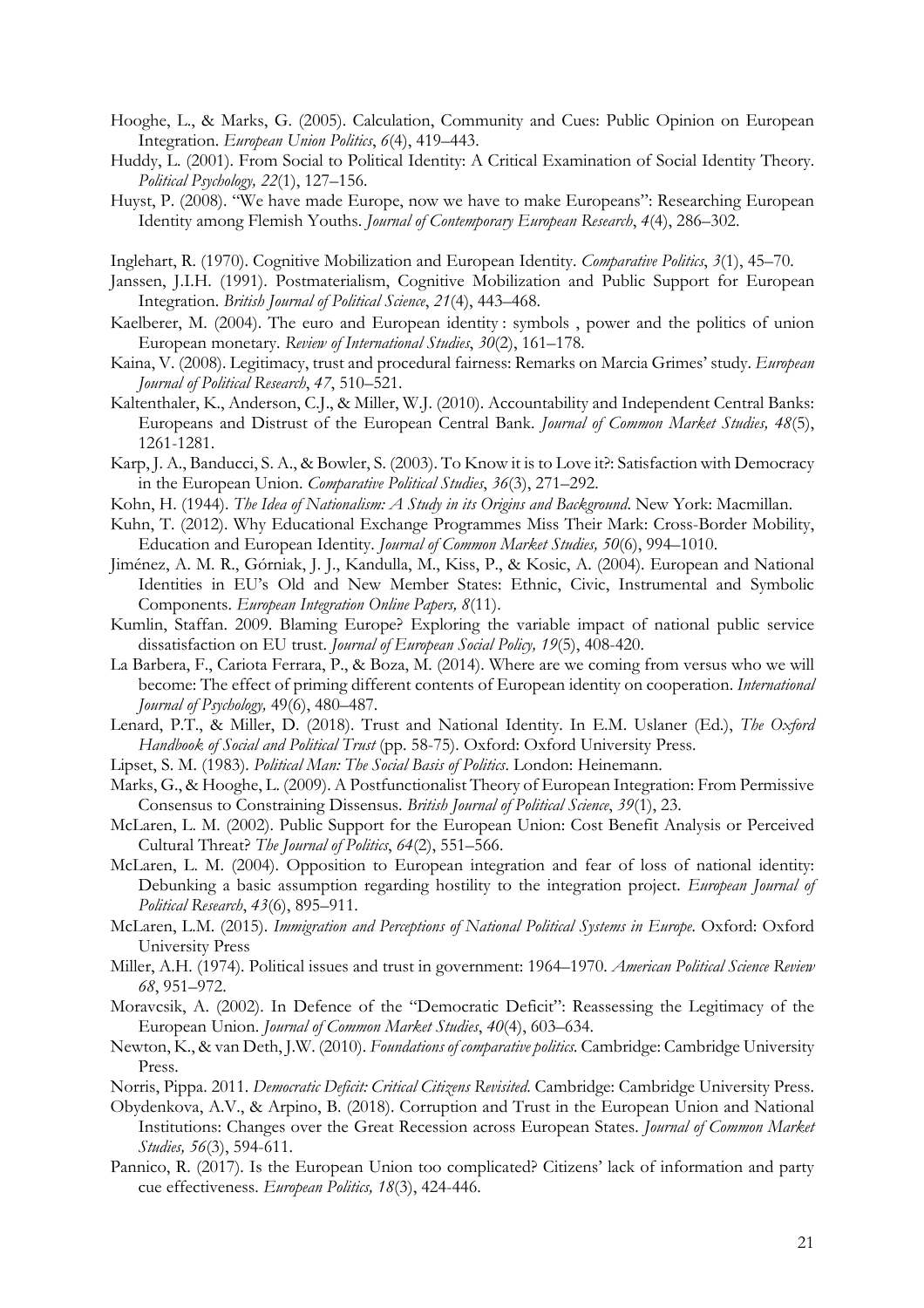- Pichler, F. (2008). European Identities from Below: Meanings of Identification with Europe. *Perspectives on European Politics and Society*, *9*(4), 411–430.
- Quintelier, E., Verhaegen, S., & Hooghe, M. (2014). The Intergenerational Transmission of European Identity: The Role of Gender and Discussion within Families. *Journal of Common Market Studies*, *52*(5), 1103–1119.
- Rabe-Hesketh, S., & Skrondal, A. (2006). Multilevel modelling of complex survey data. *Journal of the Royal Statistical Society: Series A (Statistics in Society), 169*(4), 805-827.
- Risse, T. (2003). The Euro between national and European identity. *Journal of European Public Policy*, *10*(4), 487–505.
- Risse, T. (2010). *A Community of Europeans? Transnational Identities and Public Spheres*. Ithaca: Cornell University Press.
- Rohrschneider, R. (2002). The Democracy Deficit and Mass Support for an EU-Wide Government. *American Journal of Political Science*, *46*(2), 463–475.
- Scharpf, F.W. (1999) *Governing in Europe.* Oxford: Oxford University Press.
- Schmidt, V. A. (2013). Democracy and Legitimacy in the European Union Revisited: Input, Output and "Throughput." *Political Studies*, *61*(1), 2–22.
- Sen, A. (2006). *Identity and violence: The Illusion of Destiny*. New York: Norton.
- Shore, C. (2004). Whither European Citizenship?: Eros and Civilization Revisited. *European Journal of Social Theory*, *7*(1), 27–44.
- Sigalas, E. (2010). Cross-border mobility and European identity: The effectiveness of intergroup contact during the ERASMUS year abroad. *European Union Politics, 11*(2), 241–265.
- Smith, A. D. (1992). National identity and the idea of European unity. *International Affairs, 68*(1), 55– 76.
- Smith, A.D. 1995. *Nations and Nationalism in a Global Era.* Cambridge: Polity Press.
- Stoeckel, F. (2011). Unpacking Cognitive Mobilization: The Effect of Information on EU Support and Attitude Ambiguity. In *European Union Studies Association Conference* (pp. 1–26).
- Stoeckel, F. (2012). Ambivalent or indifferent? Reconsidering the structure of EU public opinion. *European Union Politics, 14*(1), 23–45.
- Suchman, Marc C. 1995. Managing Legitimacy: Strategic and Institutional Approaches. *The Academy of Management Review, 20*(3), 571–610.
- Tajfel, H. (1981). *Human groups and social categories. Studies in social psychology*. Cambridge: Cambridge University Press.
- Tanti, C., Stukas, A. a, Halloran, M. J., & Foddy, M. (2011). Social identity change: shifts in social identity during adolescence. *Journal of Adolescence*, *34*(3), 555–567.
- Turner, J.C. (1982). Towards a cognitive redefinition of the social group. In H. Tajfel (Ed.), *Social identity and intergroup relations,* Cambridge: Cambridge University Press.
- Uslaner, E. M. (2002). *The Moral Foundations of Trust*. Cambridge: Cambridge University Press.
- Verhaegen, S., Hooghe, M., & Meeusen, C. (2013). Opportunities to learn about Europe at school. A comparative analysis among European adolescents in 21 European member states. *Journal of Curriculum Studies*, *45*(6), 838–864.
- Verhaegen, S., Hooghe, M., & Quintelier, E. (2014). European Identity and Support for European Integration: A Matter of Perceived Economic Benefits? *Kyklos*, *67*(2), 317–336.
- Weiler, J. H. H. (1997). To be a European citizen: Eros and civilization. *Journal of European Public Policy, 4*(4), 495–519.
- Westle, B. and Buchheim, R. G. (2016). National and European Identification Their Relationship and its Determinants. In B. Westle & P. Segatti (Eds.) *European Identity in the Context of National Identity: Questions of Identity in Sixteen European Countries in the Wake of the Financial Crisis* (pp. 94-128). Oxford: Oxford University Press.
- Wessels, B. (2009). Trust in Political Institutions. In J. Thomassen (Ed.)*, The Legitimacy of the European Union after Enlargement,* Oxford: Oxford University Press.
- Wintle, M. (1996). *Culture and Identity in Europe*. Aldershot: Avebury.
- Zürn M. (2018) *A theory of global governance: Authority, legitimacy and contestation.* Oxford: Oxford University Press.